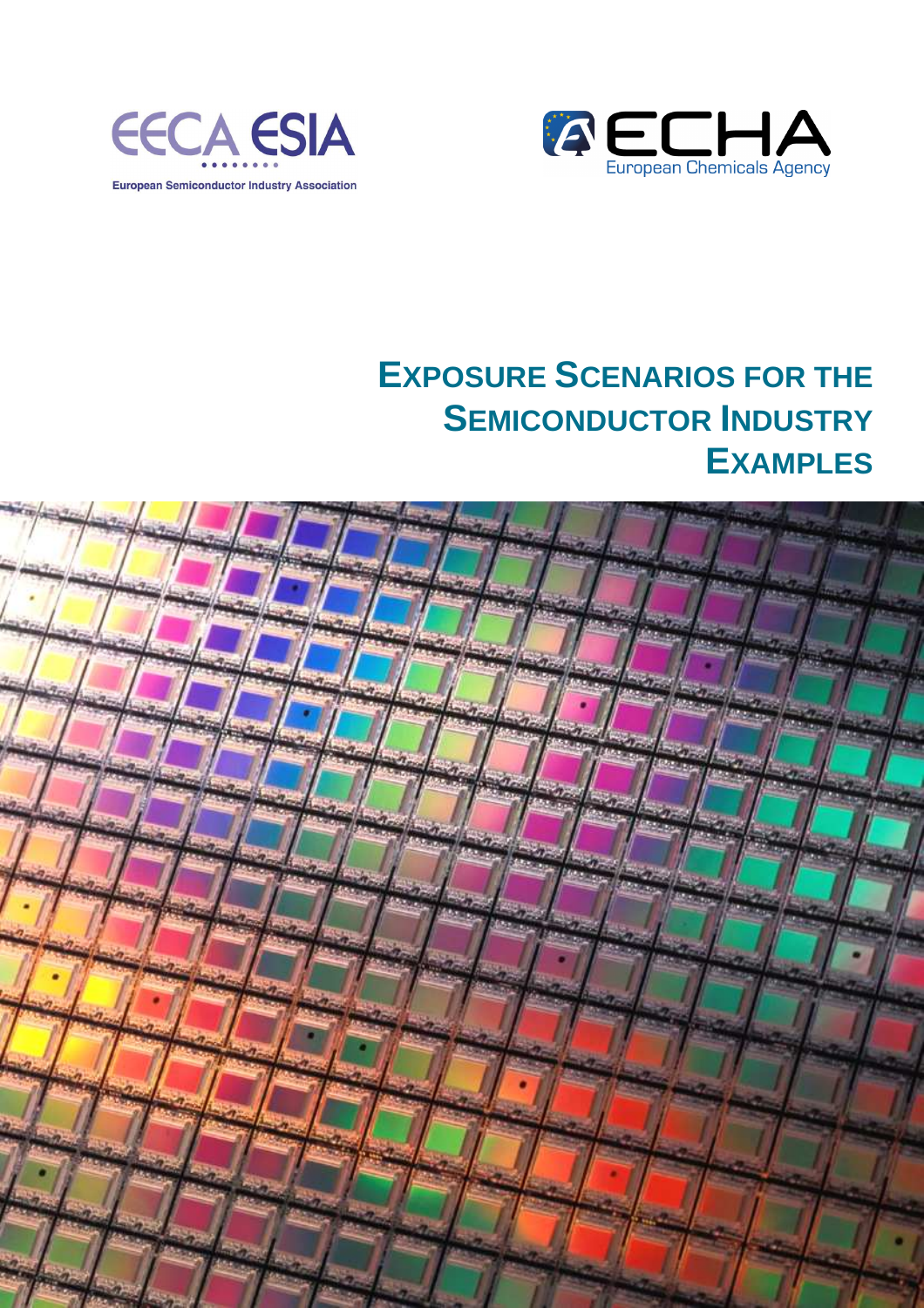### **Exposure Scenarios for the Semiconductor Industry Examples**

**Reference:** ECHA-10-R-005-EN

**Date:** 5 August 2010

**Language:** EN

**Disclaimer:** The opinions expressed in this document may not reflect an official position of the European Chemicals Agency or the organisations that participated in the project.

If you have questions or comments in relation to this document please send them (quote the reference and issue date) by email to: secretariat.gen@eeca.be

© European Chemicals Agency, 2009. Reproduction is authorised provided the source is fully acknowledged in the form "Source: European Chemicals Agency, http://echa.europa.eu/, and provided written notification is given to the **ECHA Communication Unit** (info@echa.europa.eu).

European Chemicals Agency

 Mailing address: P.O. Box 400, FI-00121 Helsinki, Finland Visiting address: Annankatu 18, Helsinki, Finland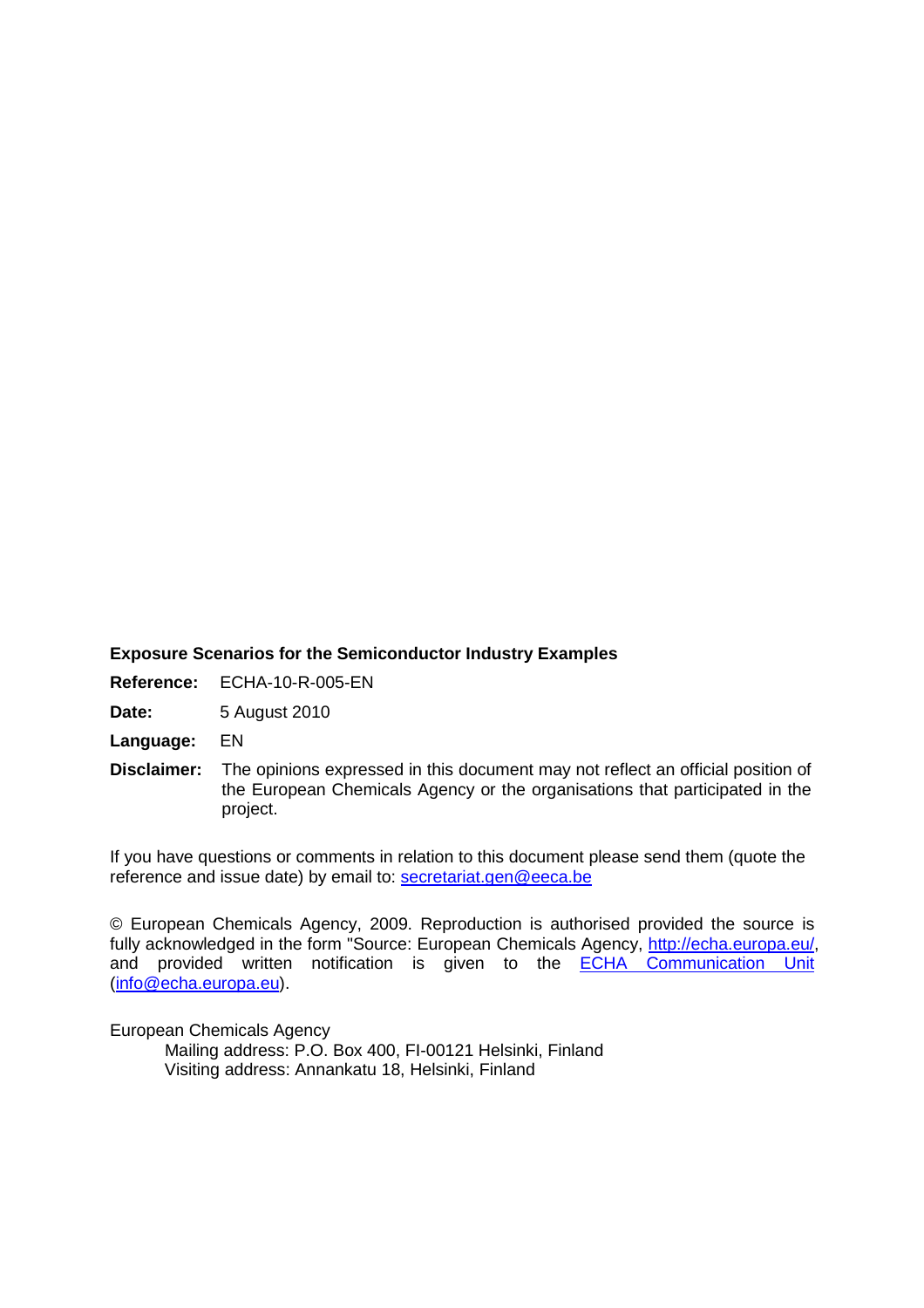## **Overview**

The European Chemicals Agency (ECHA)/semiconductor industry collaboration was established to gain practical experience in generating exposure scenarios (ESs) that would be integral elements of the chemical safety report (CSR). The examples are related to industrial use of three substances in production of semiconductor devices ("microchips").

Project participants strove to achieve a high level of understanding of semiconductor (SC) processes through information sharing and a site visit to observe actual semiconductor manufacturing operations. Although not all the details were required or utilised, it established a common understanding of the SC industry to allow estimation of exposure to environment and workers and to take into account risk management measures (RMM) typically used.

The three examples of ES identify how each substance is used, the operational conditions (OC) and RMM in place and any potential exposures resulting to the environment and workers. Those factors, along with specific Predicted No-Effects-Concentration for environment (PNEC) and Derived No–effect-Level for human health (DNEL) of the substances are required to assess risk and to calculate the Risk Characterisation Ratio (RCR).

In these examples, the waste stage has not yet been addressed since ECHA's draft guidance on exposure assessment for the waste life stage is still under consultation with ECHA's Committees and the EU Member States.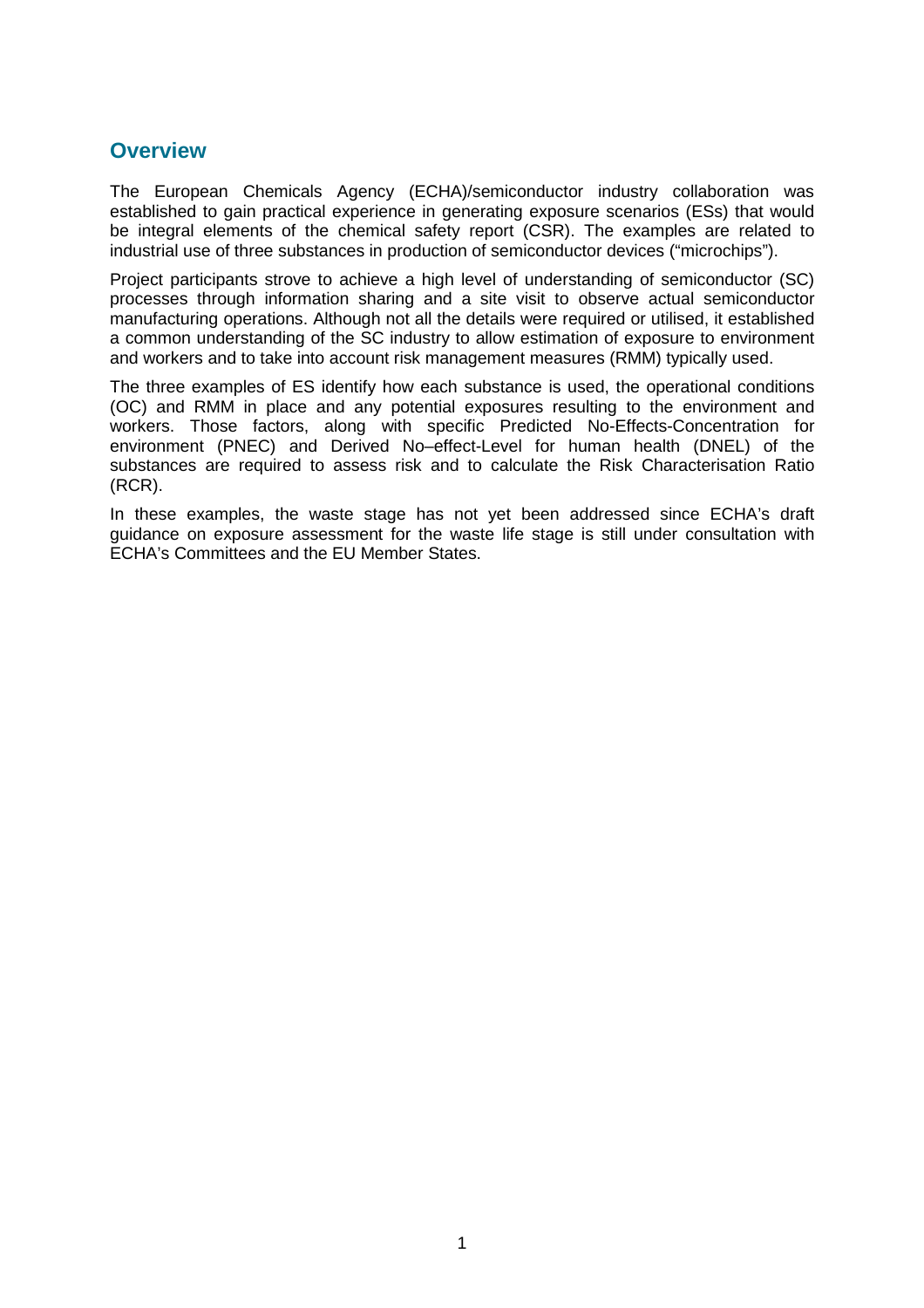## **Content**

| 1.1         |                                                                      |  |
|-------------|----------------------------------------------------------------------|--|
| 1.2         | Building the exposure scenario and exposure estimation 3             |  |
| 1.3         |                                                                      |  |
| 1.4         |                                                                      |  |
| $2^{\circ}$ |                                                                      |  |
| 2.1         | Issue 1: Site specific conditions and general conditions of use  6   |  |
| 2.2         |                                                                      |  |
| 2.3         |                                                                      |  |
| 2.4         |                                                                      |  |
|             |                                                                      |  |
| 3.1         |                                                                      |  |
| 3.1.1       |                                                                      |  |
| 3.1.2       |                                                                      |  |
|             | 3.1.3 Environmental exposure estimation and risk characterization 12 |  |
|             | 3.1.3.1                                                              |  |
|             | 3.1.4 Workers exposure estimation and risk characterization 14       |  |
|             | 3.1.4.1                                                              |  |
| 3.2.1       |                                                                      |  |
| 3.2.2       |                                                                      |  |
| 3.2.3       | Environmental exposure estimation and risk characterization 21       |  |
|             | 3,2,3,1                                                              |  |
|             | 3.2.4 Workers exposure estimation and risk characterization 22       |  |
|             | 3.2.4.1                                                              |  |
|             | 3.2.4.2                                                              |  |
|             | 3.2.4.3                                                              |  |
|             |                                                                      |  |
| 3.3.1       |                                                                      |  |
| 3.3.2       |                                                                      |  |
| 3.3.3       | Environmental exposure estimation and risk characterization 30       |  |
|             | 3,3,3,1                                                              |  |
| 3.3.4       | Workers exposure estimation and risk characterization 31             |  |
|             | 3.3.4.1                                                              |  |
|             | 3.3.4.2                                                              |  |
|             |                                                                      |  |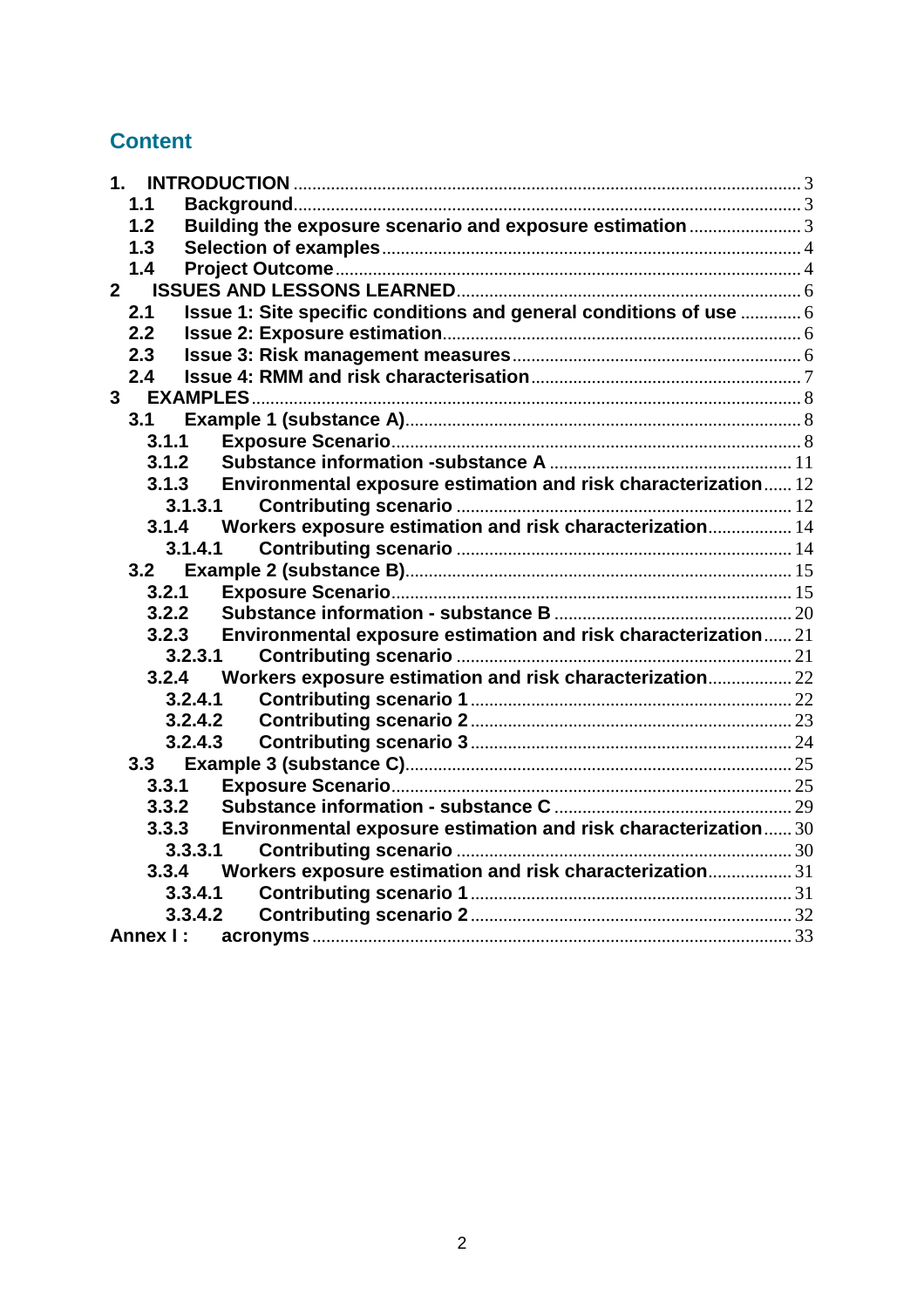## **1. INTRODUCTION**

## **1.1 Background**

The European Chemicals Agency approached the European Semiconductor Industry Association (ESIA) to collaborate over creating an example ES. ESIA agreed to participate along with the International Sematech Manufacturing Initiative (ISMI) - an international consortium of semiconductor manufacturers - and semiconductor chemical suppliers.

The project team selected three substances that represent generic classes of chemicals used in semiconductor manufacturing as well as typical OC and RMM. These example exposure scenarios can serve as a standardised format for suppliers to use in their development of CSRs.

The examples relate to industrial manufacture of semiconductor devices ('microchips') on silicon wafers<sup>1</sup> in fabrication areas (Fab) called 'clean rooms' in which the temperature, humidity and airborne particle contamination are strictly controlled. The Fab environment is, in most cases, thousands of times cleaner than a hospital operating room. Uncontrolled chemical vapours and gases are equally controlled as their presence is unacceptable due to their potential for contaminating products, as well as for occupational health and safety concerns.

In Fabs a number of RMM are used to prevent and control chemical release to the environment and exposure of workers. Chemical dispensing may be totally contained, equipment is often enclosed and extraction removes fumes and vapours to air abatement systems such as water scrubbers or thermal oxidisers. In many cases secondary and even tertiary redundancy to controls ensure that, in the event that one control fails, other will continue to provide the necessary protection. Numerous voluntary guidelines developed by the industry promote manufacturing equipment design that minimises risk to workers during normal operation and maintenance procedures. Although maintenance may require bypass of some RMM, additional design, interlocks and deactivation of the equipment prevents chemical release and exposure. Local exhaust ventilation (LEV) is often used, where there is a risk of exposure to chemical substances present in the workplace atmosphere and, with personal protective equipment (PPE), reduces the exposure of the worker.

## **1.2 Building the exposure scenario and exposure estimation**

The Exposure Scenario was developed using ECHA guidance. Information on the OC and RMM were provided by industry stakeholders. Chemical suppliers provided substance specific information to allow derivation of substance DNEL and PNEC. Suitable quality, representative measured exposure data was not available for the conditions described in the ESs; therefore the expected exposure concentration for workers and the predicted environmental concentration (PEC) were calculated using "ECETOC TRA $2$ " and "EUSES 2.1<sup>3</sup>", two TIER 1 computer models. These two models can make exposure assessments based upon assumptions on conditions of use, including those encoded in given process categories (PROCs) or environmental release categories (ERCs)<sup>4</sup>, and substance characteristics. If the predicted exposure is below DNEL/PNEC (i.e., the RCR is less than 1),

www.ecetoc.org/tra

 $\overline{a}$ 

<sup>&</sup>lt;sup>1</sup> A wafer is a thin slice of **semiconductor material**, such as a silicon crystal, used in the fabrication of integrated circuits and other microdevices ( Source Wikipedia : http://en.wikipedia.org/wiki/Silicon\_Wafer)

<sup>3</sup> www.ecb.jrc.ec.europa.eu/euses

<sup>&</sup>lt;sup>4</sup> PROCs and ERCs are elements of the use descriptor system contained in the ECHA Guidance Document R.12 ( http://guidance.echa.europa.eu/docs/guidance\_document/information\_requirements\_r12\_en.pdf ). Other

relevant input parameters to run the TIER 1 models are for example: the substance amount (EUSES), indication whether the use takes place under industrial conditions or not and whether an LEV is present or not.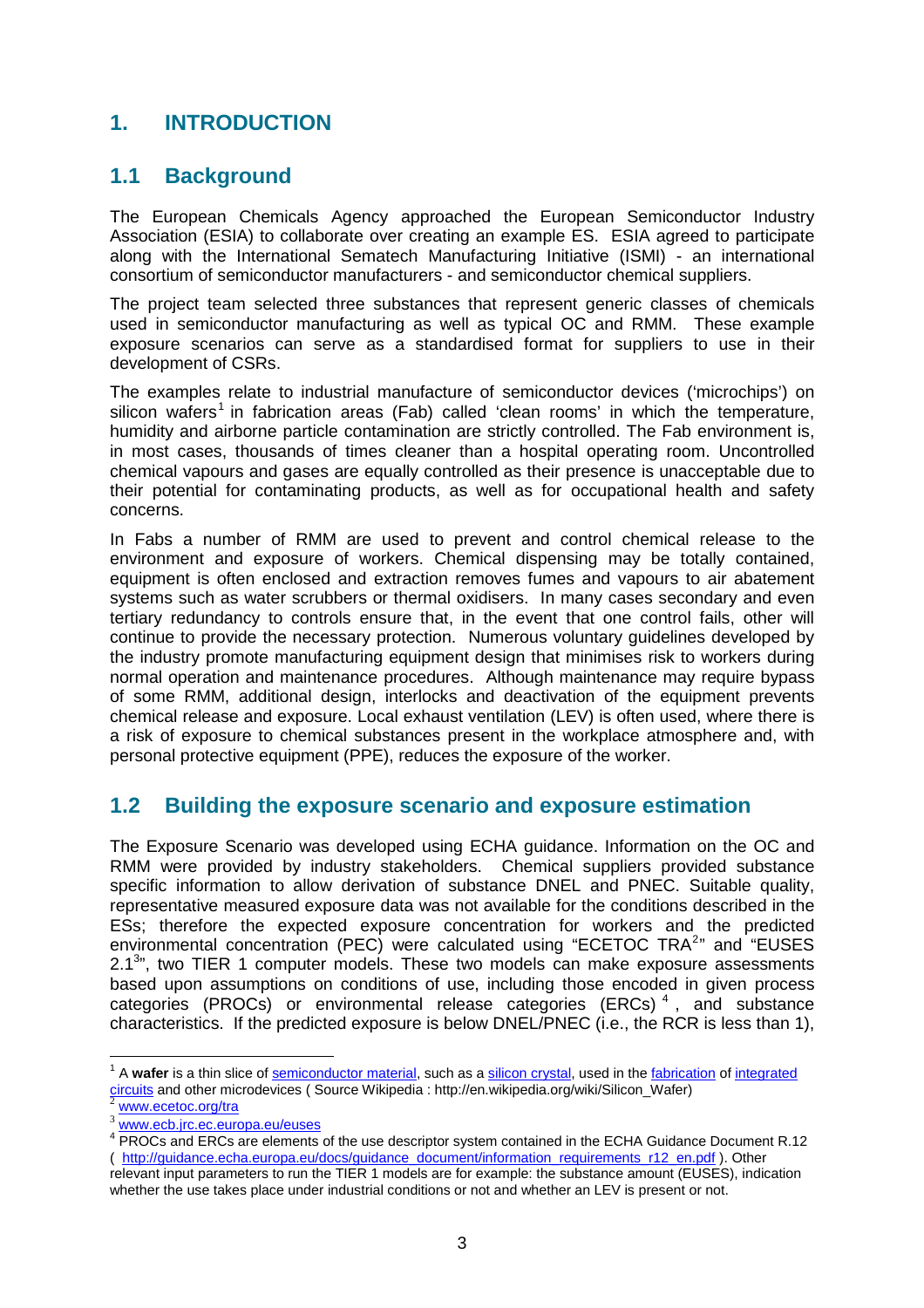the conditions of use assumed for the TIER 1 exposure estimate may be used in the ES. Otherwise, higher TIER model or actual monitoring data for environmental releases and worker exposure is required. The TIER 1 modelling approach was seen as appropriate for the three example substances and the data (including RCR) for each ERC and PROC are provided at the end of each ES.

Selection of use descriptors is required to roughly characterise how the substance is used and to determine exposure of the environment and worker. Assigning the PROCs and ERCs proved to be a challenge because no single descriptor appeared to fit well without adding qualifiers. The following PROCs and ERCs were chosen from the descriptor pick-list contained in Appendix R.12.1 to R.12.6 of the ECHA Guidance on Use Descriptor System (R12). Please note that since none of these pick-list categories was 100 percent applicable, the project team described the process and assigned the best fitting PROC/ERC. Also note that other descriptors could apply to different applications within SC manufacturing.

- PROC 1 was used to describe the use of reactive processing aids within rigorously contained equipment and delivery systems.
- PROC 8b was used to describe manual dispensing of the chemical into process equipment, typical maintenance activities, cleaning of equipment, and sampling.
- PROC 13 was used to describe dipping of wafers into open baths.
- ERC 6b was used to describe the enclosed use of reactive processing aids.
- ERC 4 was used to describe general use of processing aids.

## **1.3 Selection of examples**

The project team selected three substances that represent generic classes of chemicals used in semiconductor manufacturing as well as typical OC and RMM. Derivation of PNEC and DNEL has been performed based on available information on toxic and ecotoxic effects of the substances. For local effects a qualitative assessment has been performed. In all cases, the most conservative approach has been taken in calculating DNELs and PNECs. DNELs and PNECs have been used to calculate the RCR in order to demonstrate safe use of the substance.

An exposure estimation and risk characterisation table has been attached to each exposure scenario document in order to provide scientific background of the assumptions. The summary table is not in the format required for the CSR and it has to be interpreted only as supporting information, not as a reference document.

**Please note**: All information reported in this document, including the calculated DNELs and PNECs, are functional only within the scope of the project (exemplification of exposure scenario), and do not expose ECHA or other project participants to any legal obligation.

## **1.4 Project Outcome**

 $\overline{a}$ 

Exposure scenarios form the foundation of chemical safety assessments and CSR under REACH. Based on the risk characterisation for human health and environment in the three completed exposure scenarios, the risks are controlled adequately for the three example substances. The results of the project are available in the standard format of a final exposure scenario for chemical safety report as described in the ECHA's Guidance on information requirements and chemical safety assessment, part D: exposure scenario building<sup>5</sup>. The three exposure scenarios finalised in this joint project, are a first practical example published

<sup>5</sup> http://guidance.echa.europa.eu/docs/guidance\_document/information\_requirements\_ESformat\_en.pdf?vers=27- 05-10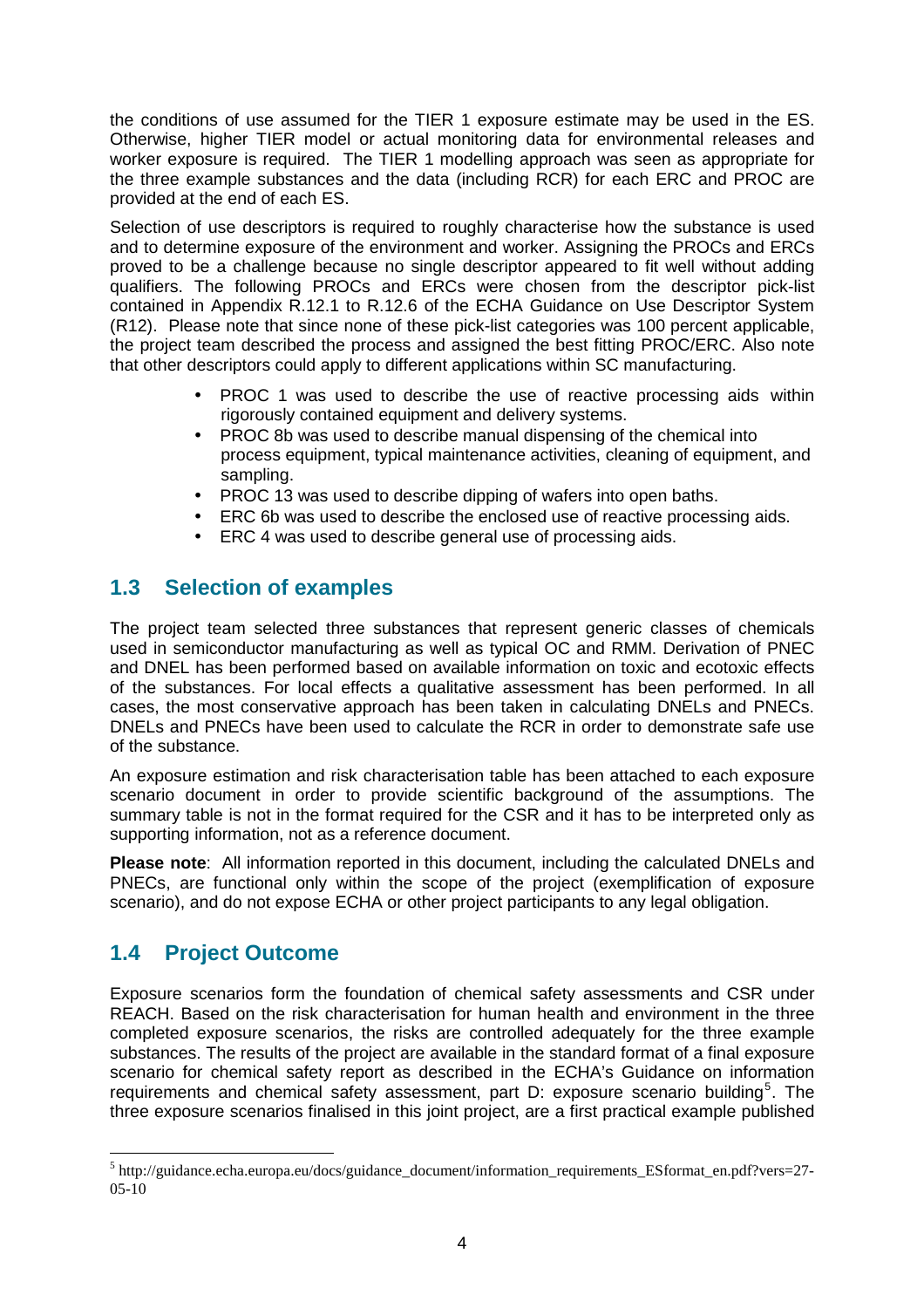by ECHA on how exposure scenarios for hazardous substances under REACH could look like $<sup>6</sup>$ . Other examples may follow. The joint project team evaluated the applicability of the</sup> strictly controlled conditions<sup>7</sup> (SCC) concept to the semiconductor manufacturing process, and came to the conclusion that SCCs are, in some cases, applicable to workers protection (PROC 1 activities) but not to the environment in the three examples evaluated.

### **General considerations**

 $\overline{a}$ 

The initial ECHA guidance questionnaire to gather industry and process information was drafted based on the model of the questionnaire used for the update of the Guidance on intermediates. It proved to be very informative but more extensive than required to assess risk and complete the final ES. The exercise brought all participants up to a common understanding of the potential information requirements of an ES and the semiconductor industry processes.

Although the semiconductor industry's production processes, manufacturing tool sets, and environmental health and safety (EHS) standards are uniform to a great degree, some differences exist and agreeing on a single data set to represent all semiconductor manufacturing operations was difficult. For example, the majority of sites discharge to a municipal sewage treatment plant (STP); however, a few sites directly discharge after on-site wastewater treatment. In order to reflect the worst-case realistic scenario, the STP was not considered in calculations of exposure estimations. Additionally, some sites used enclosed, fully automated process equipment with robotics to handle the wafers and chemicals, while other sites use manual operations with administrative controls.

<sup>&</sup>lt;sup>6</sup> Please note: The operational conditions and risk management measures are not yet presented in standardised and harmonised phrasing, since the standardisation of risk management phrases at EU level is still at a relatively early stage of development.

<sup>&</sup>lt;sup>7</sup> Please note that the term 'Strictly Controlled Conditions' is not used here in relation to intermediates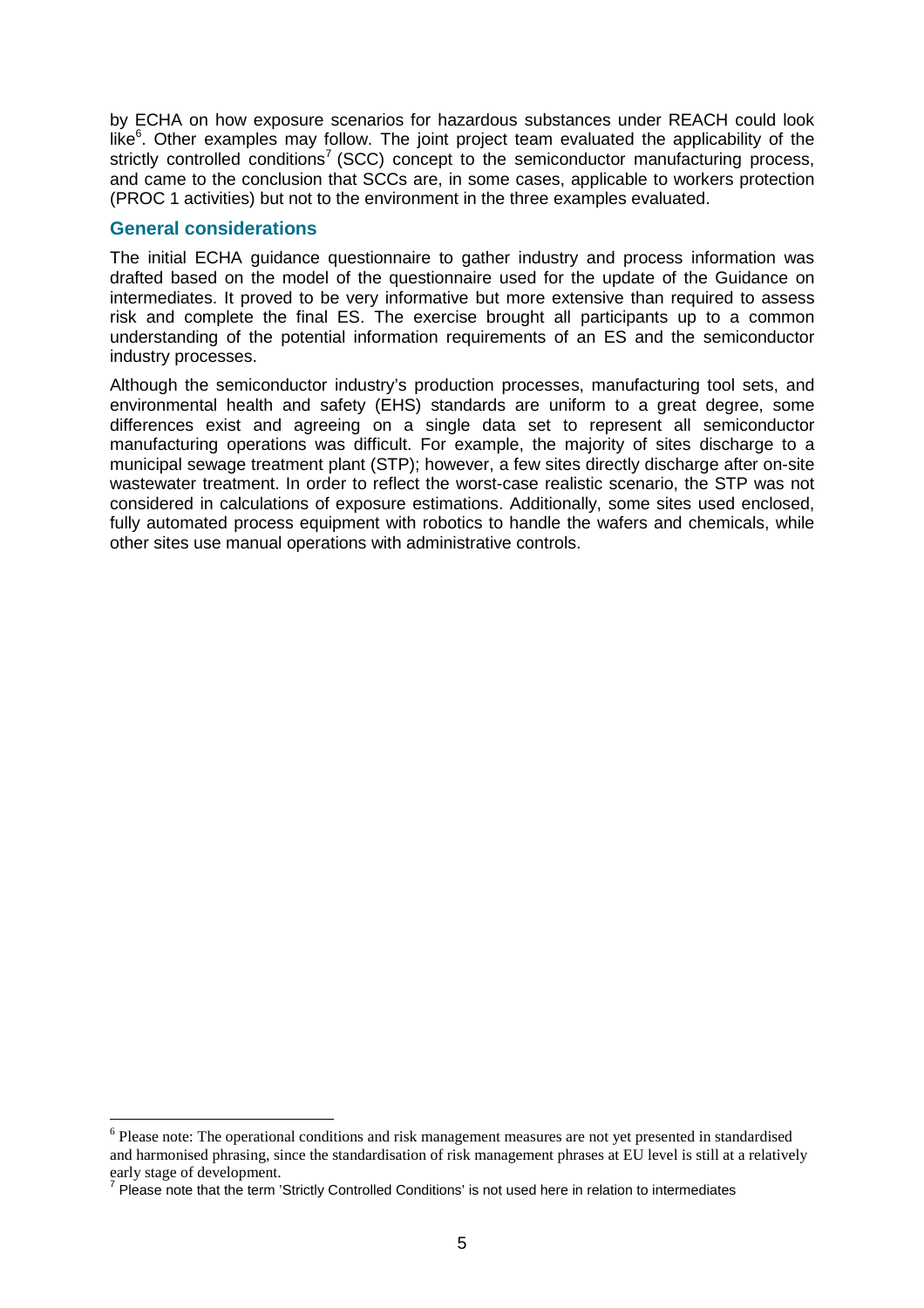## **2 ISSUES AND LESSONS LEARNED**

## **2.1 Issue 1: Site specific conditions and general conditions of use**

Environmental mass balance data required for calculating releases to air, water and waste on a substance and SC process basis are difficult to obtain; moreover, it is difficult to determine a single set of conditions that are reflective of every semiconductor facility.

Duration and frequency of activities are different across the industry sector; therefore, it is difficult to establish a single set of conditions reflective of every semiconductor facility.

Agreement on a single realistic data set across the industry was a big challenge because manufacturing sites vary in age, loading, process technology and operational conditions.

### **Lesson Learned**

The description of generic and representative conditions of use vs. site-specific conditions is one of the major challenges that registrants have to face when preparing the CSR dossiers under REACH.

The analysis of specific cases of use for substances in the SC industry led to the conclusion that one of several approaches could be followed (e.g. worst case, average or default assumptions). The industry and suppliers decided that, because conditions varied from site to site, the representation of general conditions would be based on the least controlled condition or worst case.

## **2.2 Issue 2: Exposure estimation**

The TIER 1 tool used for predicting worker exposure – ECETOC TRA – does not model 'clean room' conditions (controlled environment, high air exchange rates, etc.) and therefore overestimates exposure, resulting in higher RCR.

The selection of appropriate PROCs for specific processes proved to be difficult. This was especially difficult for non-manufacturing activities such as maintenance operations. This problem can result in the TIER 1 tool over-estimating risk and not modelling true to the operational conditions.

While a significant amount of monitoring data was available from some sites, it was not representative for all semiconductor operations due to differences in processes and risk management measures.

### **Lesson Learned**

Computer based TIER 1 exposure tools were used. For these examples, the TIER 1 exposure estimation compared with DNELs and PNECs showed control of risks. Thus no further refinement was needed. The TIER 1 tools are very conservative and, for other processes and substances used in semiconductor manufacturing, may not demonstrate safe use. In those instances, the use of monitoring data may be necessary.

## **2.3 Issue 3: Risk management measures**

The semiconductor industry applies certain standard RMM which do not target a specific substance but a group of substances with similar hazard characteristics. For example, most major production sites are equipped with air abatement systems (water scrubbers and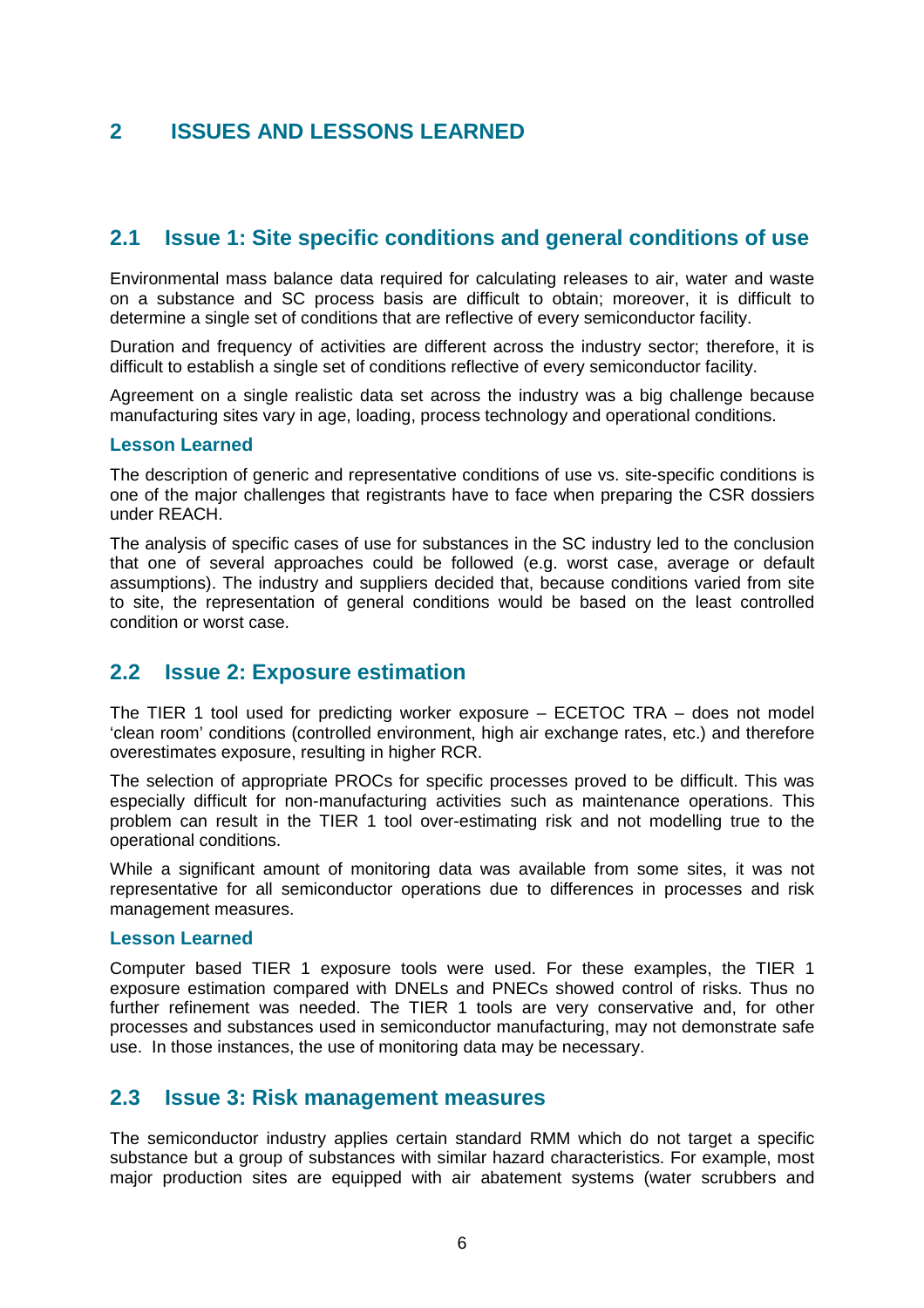thermal oxidisers) that are designed to reduce air emissions for a variety of substances. It was a challenge to specify a generic removal efficiency for a specific substance.

In most cases, permit limits vary, based on local operations and permit requirements

### **Lesson Learned**

When TIER 1 modelling tools are used for exposure estimation, a default value is used for the expected effectiveness of  $RMM<sup>8</sup>$ . If default estimations are not adequate to guarantee control of risk, then the use of higher TIER models or measured data is recommended.

### **2.4 Issue 4: RMM and risk characterisation**

In some cases (e.g., substance in Example 1) it was also discovered that, where standard air abatement were applied, these RMM could generate a secondary impact on the water compartment by transferring the substance and reactive by-products from air to water. The impact to water was estimated to be higher than the impact of the substance directly released to air without any RMM; however, safe use was still demonstrated (in part due to a very low volume of the substance used).

### **Lessons Learned**

 $\overline{a}$ 

It is not uncommon that the application of a standard RMM for air emission could generate a risk to the water compartment.

<sup>&</sup>lt;sup>8</sup> Please note: For the environmental TIER 1 exposure estimate based on EUSES it is always assumed that no risk management measures are applied (and thus the effectiveness of RMM is zero).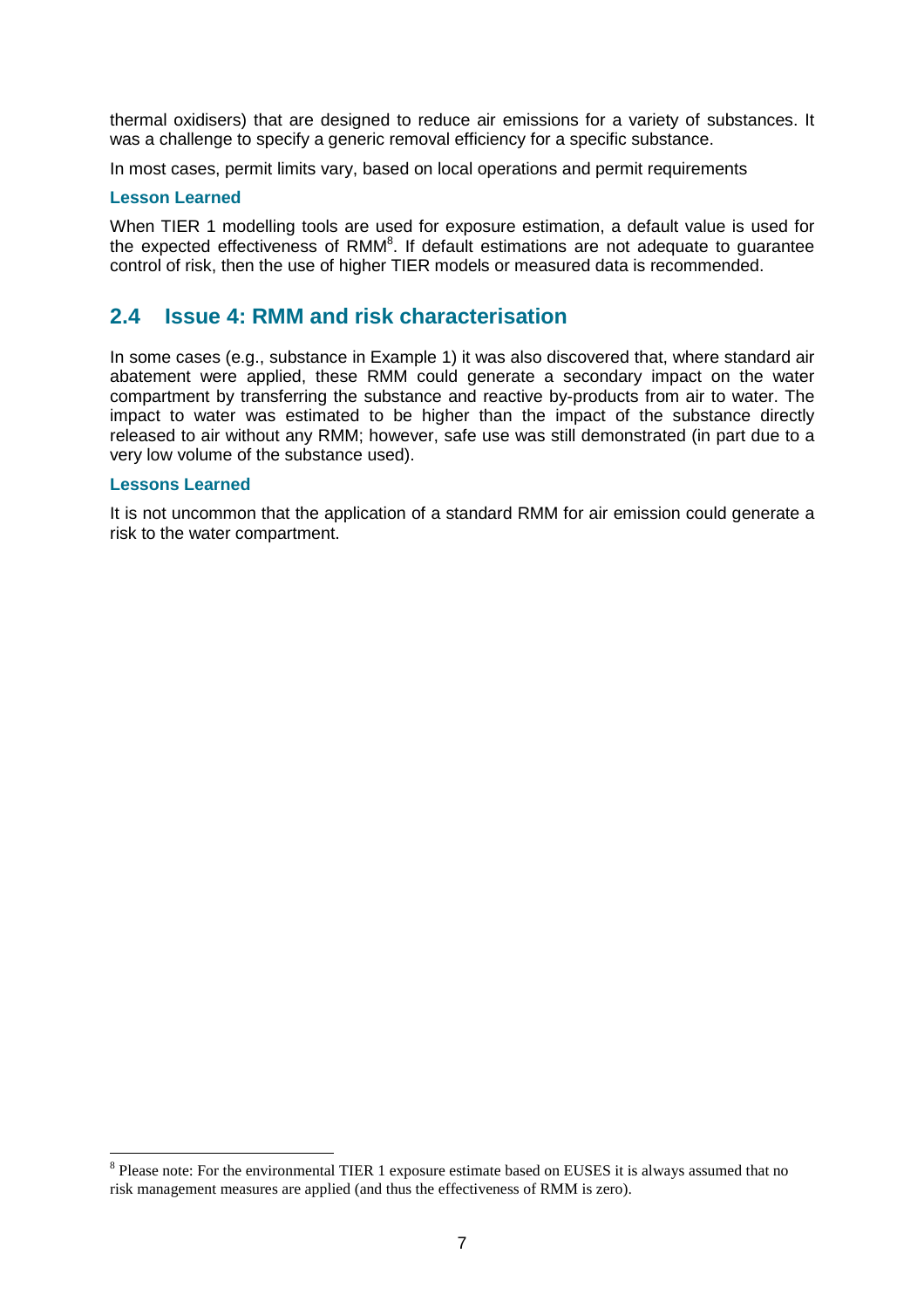## **3 EXAMPLES**

## **3.1 Example 1 (substance A)**

Example 1 is representative of a substance in liquid form that is classified harmful (Xn) - risk phrases: R10 (Flammable), R20 (Harmful by inhalation), R36 (Irritating to eyes), R37 (Irritating to respiratory system). The substance does not meet the criteria for being classified as hazardous for the environment. It hydrolyses quickly (4.4 h half-life at pH 7) and is readily biodegradable.

The substance is used in a vapour form. It reacts on use and it is applied in enclosed system. The un-reacted portion of the substance (<10% worst case assumption) is initially discharged to air abatement system (water scrubber at pH 4, hydrolysis half-life – 0.1 hour)) where it is quickly and almost completely hydrolysed. It has been estimated that <1% of the initial amount of the substance is discharged from the scrubber to the receiving water body. No relevant waste stream to treat.

## **3.1.1 Exposure Scenario**

| 9.1 "Industrial use of reactive processing aids in production of semiconductor devices"                                                        |                    |  |  |
|------------------------------------------------------------------------------------------------------------------------------------------------|--------------------|--|--|
| List of all use descriptors from the stage and all uses under it (from life cycle<br>tree)                                                     | ERC6b, SU16; PROC1 |  |  |
| <b>Contributing environmental scenario:</b> reaction (gaseous) on use in batch<br>process for production of semiconductor devices (industrial) | ERC 6b             |  |  |
| <b>Contributing worker scenario::</b> reaction (gaseous) on use in rigorously<br>contained batch process                                       | PROC <sub>1</sub>  |  |  |

### **9.1.1 Exposure Scenario**

### **Explanation on technical processes and activities covered:**

production of semiconductor devices in batch process with low pressure chemical vapour deposition (LPCVD) and plasma enhanced (PECVD) in dedicated equipment to deposit thin films of silicon dioxide onto the surface of silicon wafers (including substance supply system feeding the reaction chamber). "Clean room environment" conditions apply.

**9.1.1.1 Control of environmental exposure : Reaction (gaseous) on use in batch process for production of semiconductor devices (industrial) - ERC6b** 

**Further specifications:** 

**Product characteristics** 

Physical state of the substance (at 25˚C and atmospheric pressure): liquid

Physical state of the substance when used: vapour with inert carrier gas (fed into chamber at negative pressure)

Closed loop supply system, rigorously contained coupling to production equipment

**Amounts used** 

0.03 kg/day – 10 ton/year per site

### **Frequency and duration of use / exposure**

Continuous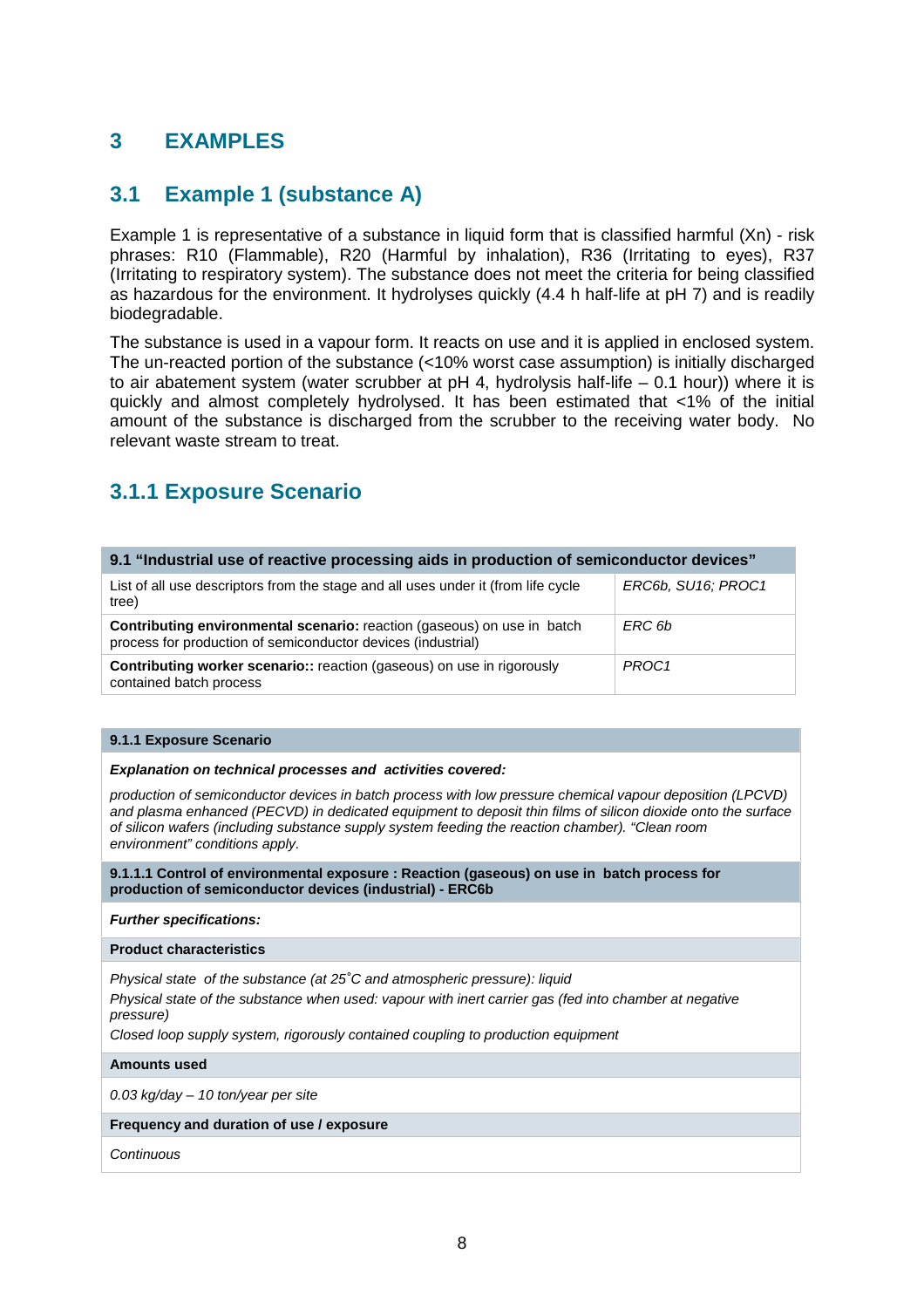#### **Environment factors not influenced by risk management**

Receiving river flow rate ≥18000 m<sup>3</sup>/day, (default assumption)

#### **Other given operational conditions affecting environmental exposure**

>90% of substance A reacts on use: <10% initially sent to air abatement system (scrubber) Effluent flow rate: 2000  $m^3$ /day (default assumption)

**Technical conditions and measures at process level (source) to prevent release** 

**Technical onsite conditions and measures to reduce or limit discharges, air emissions and releases to soil** 

Substance A hydrolyses in the scrubber<sup>9</sup> (efficiency 90%) and <1% of substance A is released to waste water Products of hydrolysis are substances D and E, not meeting the criteria to be classified as hazardous for human health and the environment

**Organisational measures to prevent/limit release from site** 

A combination of organisational and technical measures (spill containment and leak detection) should be used to prevent and detect unexpected releases

**Conditions and measures related to municipal sewage treatment plant** 

 $N/A$ 

 $\overline{\phantom{a}}$ 

**Conditions and measures related to external treatment of waste for disposal** 

Not addressed

**Conditions and measures related to external recovery of waste**

Not addressed

**Additional good practice advice beyond the REACH CSA**

**Note: The measures reported in this section have not been taken into account in the exposure estimates related to the exposure scenario above. They are not subject to obligation laid down in Article 37 (4) of REACH**

Biological water treatment plant should be considered as good practice for waste water treatment when no municipal STP is available. Water scrubber is suggested to reduce emission of substance A in air

 $9$  If a scrubber is applied as an industry default RMM, then impact on water compartment has to be evaluated.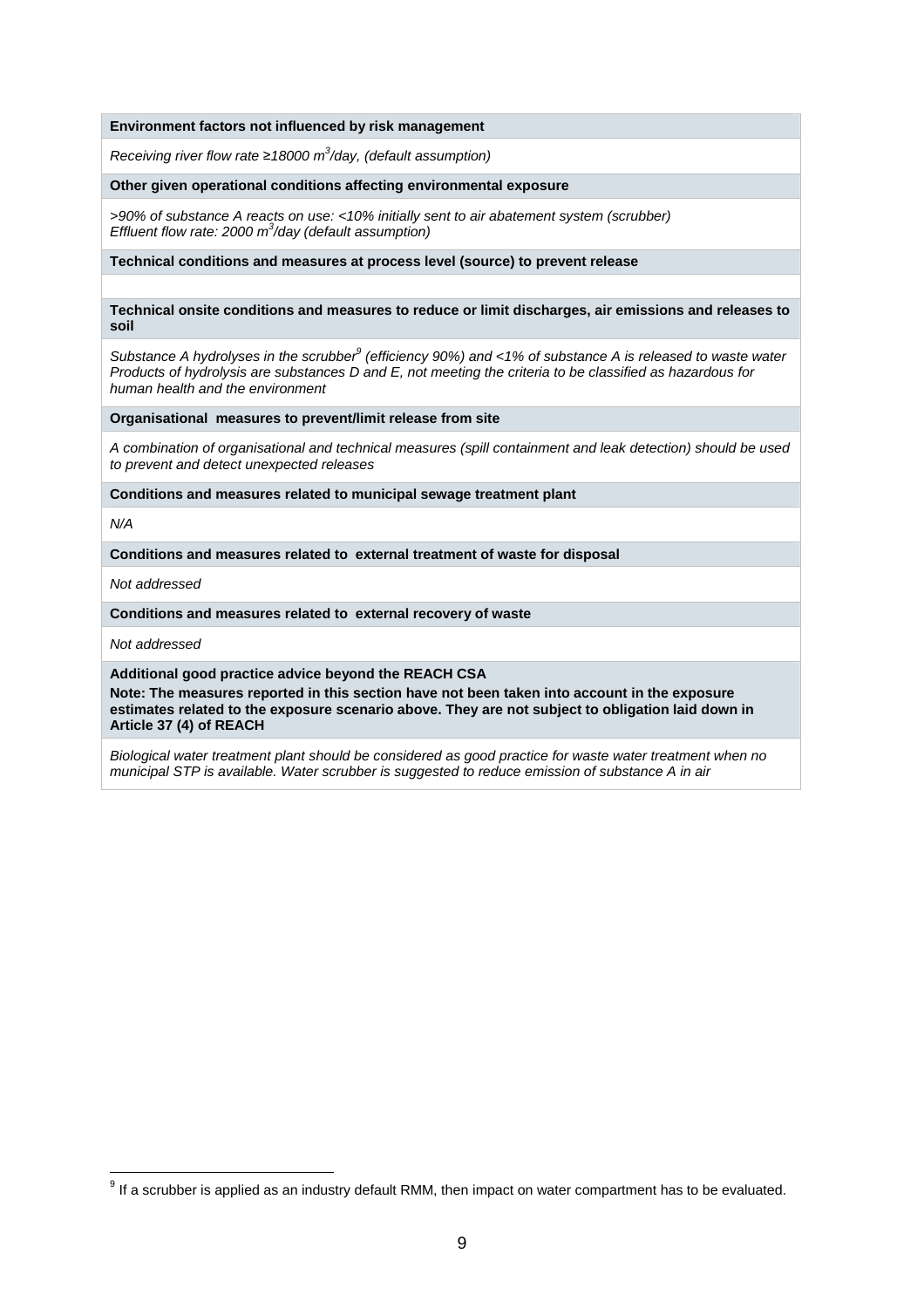**9.1.1.2. Control of workers exposure: reaction (gaseous) on use in rigorously contained batch process - PROC1** 

#### **Further specification:**

- loading and unloading of wafers to/ from production equipment
- maintenance
- connecting and disconnecting of containers to/from delivery system

#### **Product characteristic**

See above

**Amounts used** 

Not relevant

#### **Frequency and duration of use/exposure**

>4 hr/day

#### **Human factors not influenced by risk management**

Default ECETOC modelling values were used in calculation of workers exposures

**Other given operational conditions affecting workers exposure**

N/A

#### **Technical conditions and measures at process level (source) to prevent release**

Rigorously contained production process

- Processes take place in enclosed process chambers under vacuum conditions
- Process chambers are to be automatically purged with an inert gas (Nitrogen or Helium), until all traces of substance A are removed before they are opened for process or maintenance purpose
- Rigorously contained supply containers changeover Substance A delivery system and pipe system must be purged with inert gases, e.g. Nitrogen or Helium,
- before containers are changed

**Technical conditions and measures to control dispersion from source towards the worker** 

**Organisational measures to prevent /limit releases, dispersion and exposure**

Containers and valves must be visually checked before they are connected to line of the Substance A delivery system

Substance A containers and bubblers must be provided with delivery valves that must be kept closed when they are being connected or disconnected to the delivery system

**Conditions and measures related to personal protection, hygiene and health evaluation** 

**Additional good practice advice beyond the REACH CSA**

**Note: The measures reported in this section have not been taken into account in the exposure estimates related to the exposure scenario above. They are not subject to obligation laid down in Article 37 (4) of REACH**

Leak sensors and automatic shut-off valves can be installed to protect workers against accidental, uncontrolled leak/release of the substance

Workers training should include information about the risks related to chemical substance/s they may be exposed to and safe operation procedures

While skin and inhalation exposure are not expected, safety glasses, viton, rubber or other suitable gloves, and half-face respirator with multipurpose or type A cartridge (or other suitable respiratory protection) with 90% efficiency can be used during container change-out and equipment maintenance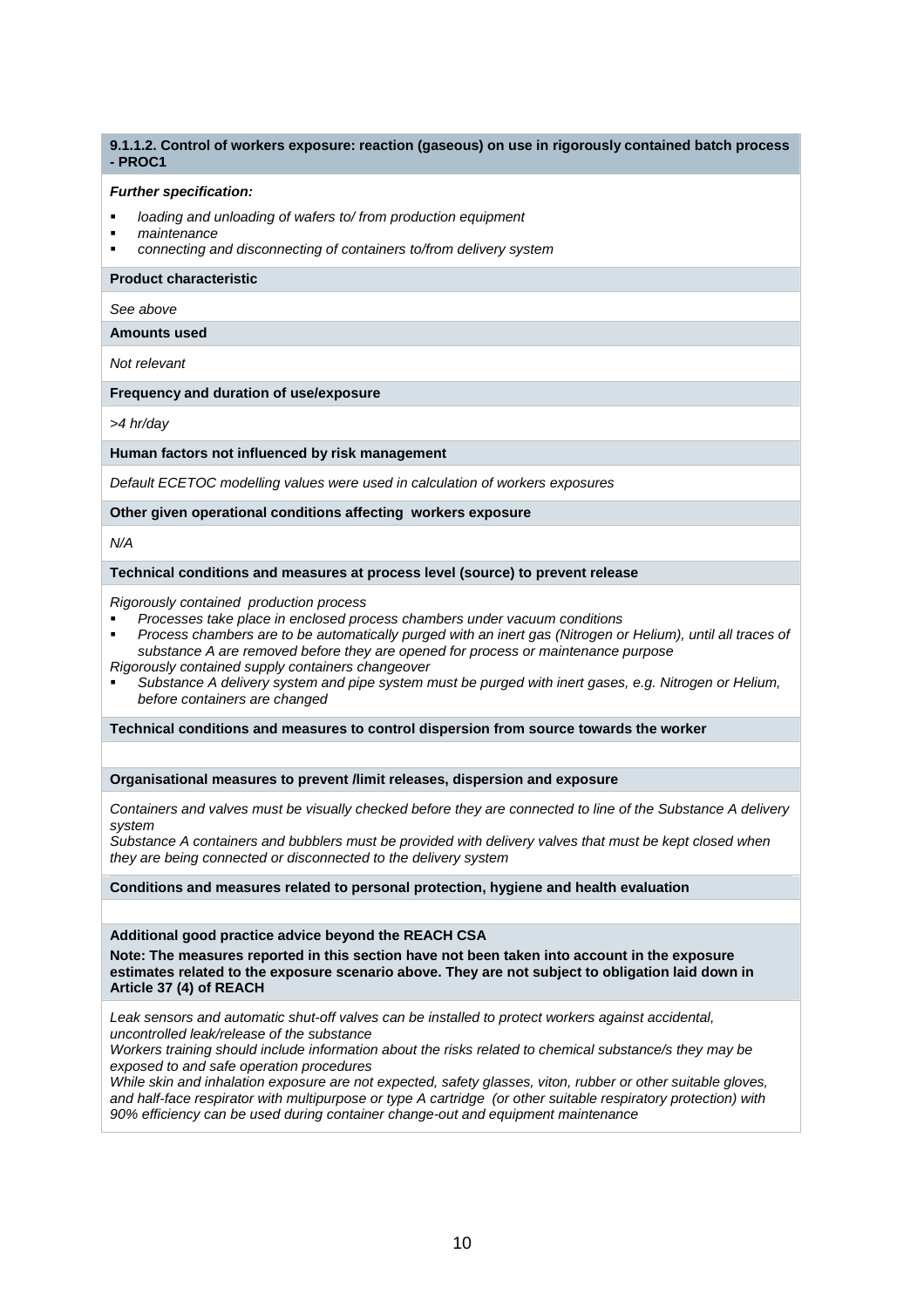# **3.1.2 Substance information -substance A- reactive processing aid**

| <b>General properties</b> |                                                   |                                                                                                                      |  |  |
|---------------------------|---------------------------------------------------|----------------------------------------------------------------------------------------------------------------------|--|--|
| 1                         | <b>IUPAC</b> name                                 |                                                                                                                      |  |  |
| 2                         | <b>Chemical Abstract Number</b>                   |                                                                                                                      |  |  |
| 3                         | Chemical formula                                  |                                                                                                                      |  |  |
| 4                         | Molecular weight                                  |                                                                                                                      |  |  |
|                           | Physical state (solid, liquid, gas) at 20°C and   |                                                                                                                      |  |  |
| 5                         | 101.3 Pa                                          | Liquid                                                                                                               |  |  |
| 6                         | Melting/freezing point                            | $~-80^{\circ}$ C                                                                                                     |  |  |
| $\overline{7}$            | Boiling point                                     | 163-168°C                                                                                                            |  |  |
| 8                         | Vapor pressure (20°C)                             | $2.5$ hPa                                                                                                            |  |  |
| 9                         | Water solubility                                  | 1490 mg/l                                                                                                            |  |  |
| 10                        | Octanol Water partitioning coefficient (log Kow)  | 0.04@ 40°C                                                                                                           |  |  |
|                           | Information on stability (biological degradation, | Hydrolysis half life:                                                                                                |  |  |
|                           | hydrolysis, photo-degradation, atmospheric        | 0.1 h $@$ pH 4; 4.4 h $@$ pH 7;                                                                                      |  |  |
| 11                        | degradation (half-life in water, soil, air)       | 0.2 h @ pH 9                                                                                                         |  |  |
|                           | <b>Classification and labelling</b>               |                                                                                                                      |  |  |
| 12                        | substance classified as CMR PBT/vPvB              | <b>NO</b>                                                                                                            |  |  |
| 13                        | Substance classification (R phrases)              | R10 (Flammable)<br>R20 (Harmful by inhalation)<br>R36 (Irritating to eyes)<br>R37 (Irritating to respiratory system) |  |  |
|                           | <b>Toxicological information</b>                  |                                                                                                                      |  |  |
| 14                        | DNEL Long-term inhalation systemic                | $2.47$ mg/m <sup>3</sup>                                                                                             |  |  |
| 15                        | DNEL Long-term dermal systemic                    | 11.3 mg/kg bw/d                                                                                                      |  |  |
| 16                        | DNEL oral exposure, consumer                      | 10 mg/kg/day                                                                                                         |  |  |
| 17                        | DNEL Man via environment                          | 1.24 mg/m <sup>3</sup>                                                                                               |  |  |
|                           | <b>Ecotoxicological information</b>               |                                                                                                                      |  |  |
| 18                        | Acute aquatic toxicity fish (LC50)                | >245 mg/l                                                                                                            |  |  |
| 19                        | Acute aquatic toxicity Daphnia (EC50)             | $>75$ mg/l                                                                                                           |  |  |
| 20                        | Acute aquatic toxicity Algae (IC50)               | $>22$ mg/l                                                                                                           |  |  |
| 21                        | Fate and behaviour in the environment             | readily biodegradable; not bio-accumulative                                                                          |  |  |
| 22                        | Degradation (abiotic)                             | rapid hydrolysis                                                                                                     |  |  |
| 23                        | <b>PNEC</b> freshwater                            | $0.02$ mg/l                                                                                                          |  |  |
| 24                        | PNEC freshwater sediment                          | 0.1 mg/kg dw                                                                                                         |  |  |
| 25                        | PNEC marine water                                 | $0.002$ mg/l                                                                                                         |  |  |
| 26                        | <b>PNEC</b> marine water sediment                 | $0.01$ mg/kg dw                                                                                                      |  |  |
| 27                        | PNEC agricultural soil                            | $0.01$ mg/kg dw                                                                                                      |  |  |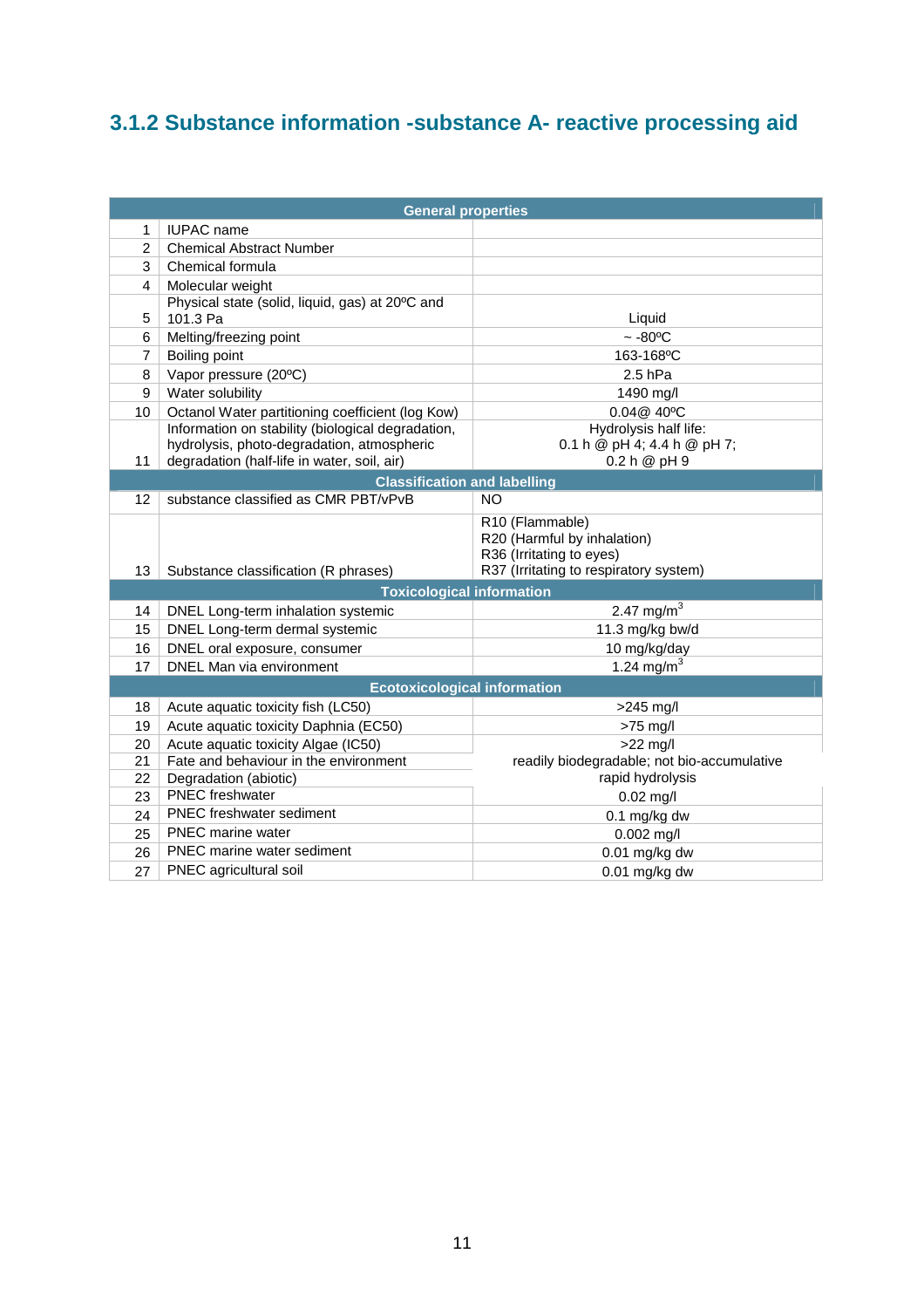## **3.1.3 Environmental exposure estimation and risk characterization**

## **3.1.3.1 Contributing scenario: reaction on use in batch process (ERC6b)**

Main assumptions made in the exposure scenario driving the exposure estimation:

- amount used at the site: 0.03 ton/day (10 ton/year)
- no municipal STP available
- **e** effluent flow rate (2.000 m<sup>3</sup>/day) and river flow rate (18.000 m<sup>3</sup>/day) default assumptions
- 90% of substance A reacts on use

Two worst case discharge conditions have been investigated:

Case A) 10% of substance A is directly discharged into air - No RMM

Case B) 10% of substance A is initially discharged into air scrubber with all substance transferred into the aqueous phase and partially hydrolyzed (90% of effectiveness) inside the scrubber before being discharged into surface water. The exposure scenario is based on case B.

### **Environmental assessment - Case A**

| <b>Endpoint</b>      | <b>Exposure</b><br>concentration | PNEC*                | <b>Risk Characterisation</b><br><b>Ratio</b> |
|----------------------|----------------------------------|----------------------|----------------------------------------------|
| PEC fw               | 6.22E-08 mg/l                    | $0.02 \text{ mg/l}$  | $3.11E-06$                                   |
| PEC fw sed           | 2.92E-07 mg/kg dw                | $0.1$ mg/kg dw       | 2.92E-06                                     |
| PEC mw               | 1.53E-08 mg/l                    | $0.002$ mg/l         | 7.65E-06                                     |
| PEC mw sed           | 7.19E-08 mg/kg dw                | $0.01$ mg/kg dw      | 7.19E-06                                     |
| PEC_fw predator      | not required                     | not bio-accumulative | not required                                 |
| PEC_mw predator      | not required                     | not bio-accumulative | not required                                 |
| PEC_mw top pre.      | not required                     | not bio-accumulative | not required                                 |
| PEC_terrestrial pre. | not required                     | not bio-accumulative | not required                                 |
| PEC soil             | 7.23E-05 mg/kg dw                | $0.01$ mg/kg dw      | 0.007                                        |

\* PNEC fresh and marine water have been calculated on the basis of ecotoxicological information provided by industry. Conservative assessment factors were used. PNEC soil and sediments were calculated from equilibrium partitioning equation.

### **Men via environment – Case A**

| Endpoint         | <b>Exposure</b><br>concentration | DNEL**         | <b>Risk Characterisation</b><br>Ratio |
|------------------|----------------------------------|----------------|---------------------------------------|
| Total daily dose | 8.79E-06 mg/kg/d                 | 10 mg/kg/d     | 8.79E-07                              |
| PEC air          | 7.62E-04 mg/m <sup>3</sup>       | 1.24 mg/m $^3$ | 6.14E-04                              |

\*\* DNEL has been calculated on the basis of toxicological information provided. Conservative assessment factors were used.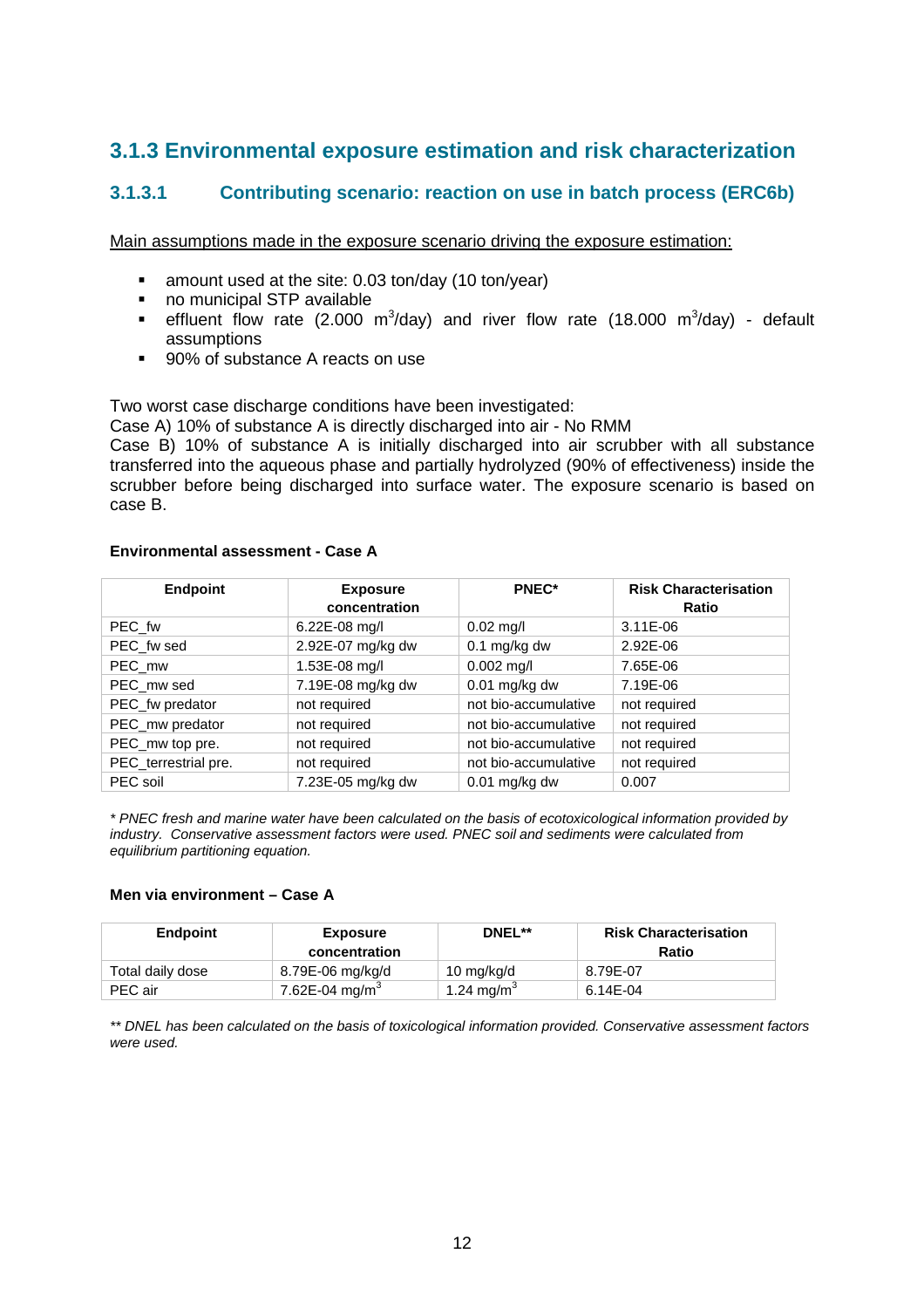### **Environmental assessment - Case B**

| <b>Endpoint</b>          | <b>Exposure</b><br>concentration | PNEC*                | <b>Risk Characterisation</b><br><b>Ratio</b> |
|--------------------------|----------------------------------|----------------------|----------------------------------------------|
| PEC fw                   | $0.015$ mg/l                     | $0.02$ mg/l          | 0.75                                         |
| PEC fw sed               | $0.07$ mg/kg dw                  | $0.1$ mg/kg dw       | 0.705                                        |
| PEC mw                   | $0.0015$ mg/l                    | $0.002$ mg/l         | 0.75                                         |
| PEC mw sed               | 0.007 mg/kg dw                   | $0.01$ mg/kg dw      | 0.705                                        |
| PEC_fw predator          | not required                     | not bio-accumulative | not required                                 |
| PEC_mw predator          | not required                     | not bio-accumulative | not required                                 |
| PEC_mw top predator      | not required                     | not bio-accumulative | not required                                 |
| PEC_terrestrial predator | not required                     | not bio-accumulative | not required                                 |
| PEC soil                 | 6.97E-10 mg/kg dw                | $0.01$ mg/kg dw      | 6.97E-08                                     |

\* PNEC fresh and marine water have been calculated on the basis of ecotoxicological information provided by industry. Conservative assessment factors were used. PNEC soil and sediments were calculated from equilibrium partitioning equation.

### **Men via environment – Case B**

| Endpoint         | <b>Exposure</b><br>concentration | DNEL**                 | <b>Risk Characterisation</b><br>Ratio |
|------------------|----------------------------------|------------------------|---------------------------------------|
| Total daily dose | 4.23E-04 mg/kg/d                 | 10 mg/kg/d             | 4.23E-05                              |
| PEC air          | 1.19E-08 mg/m <sup>3</sup>       | 1.24 mg/m <sup>3</sup> | 9.59E-09                              |

\*\* DNEL has been calculated on the basis of toxicological information provided. Conservative assessment factors were used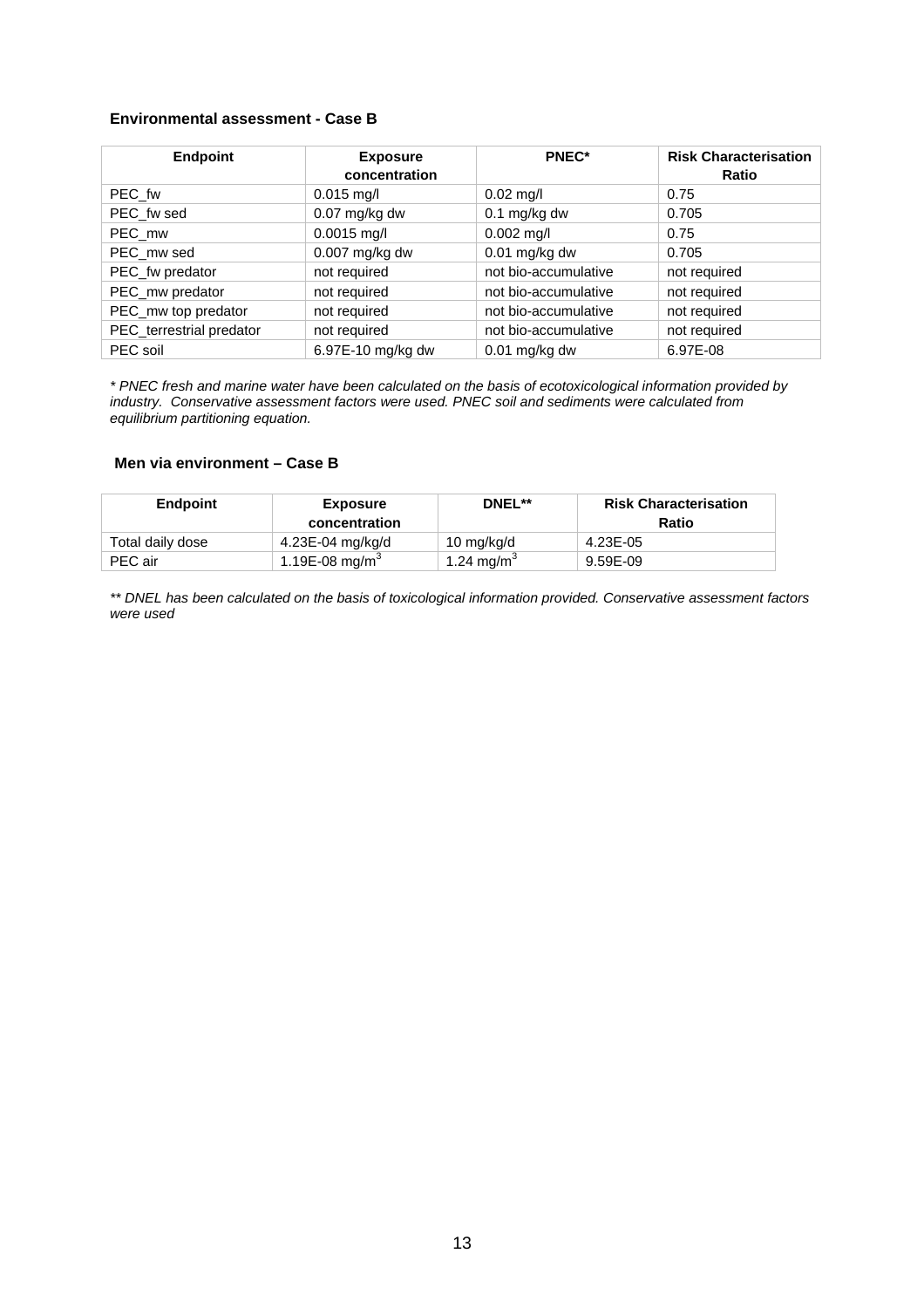## **3.1.4 Workers exposure estimation and risk characterization**

### **3.1.4.1 Contributing scenario: reaction on use in rigorously contained batch process (PROC1)**

Main assumptions made in the exposure scenario driving the exposure estimation

- **rigorous containment**
- frequency and duration of use/exposure >4h/d
- no PPE required to control risk; availability of suitable PPE is recommended as good practice
- **EX** LEV not required to control risk

| Mode and route of exposure    | <b>Exposure concentration</b> | DNEL*                  | <b>Risk Characterisation</b><br>Ratio |
|-------------------------------|-------------------------------|------------------------|---------------------------------------|
| Long-term inhalation systemic | 0.087 mg/m <sup>3</sup>       | 2.47 mg/m <sup>3</sup> | 0.035                                 |
| Long term dermal systemic     | 0.343 mg/kg bw/d              | 11.3 mg/kg bw/d        | 0.031                                 |
| Long-term inhalation local    | not available**               | not derived**          | qualitative assessment                |
| Long-term dermal local        | not available***              | not derived***         | qualitative assessment                |
| Acute inhalation local        | not available**               | not derived**          | qualitative assessment                |
| Acute inhalation systemic     | not available**               | not derived**          | qualitative assessment                |
| Acute dermal local            | not available**               | not derived**          | qualitative assessment                |
| Acute dermal systemic         | not required****              | not required****       | not required                          |
| Oral exposure, consumer       | use not assessed              | 10 mg/kg/day           | not assessed                          |

\* DNEL has been calculated on the basis of toxicological information provided. Conservative assessment factors were used

\*\* No data available. Qualitative assessment performed based on OC and RMM

\*\*\* No data available. Qualitative assessment performed based on OC and RMM (for risk to eyes)

\*\*\*\* The substance does not meet the criteria to be classified for dermal systemic effects

### **Qualitative assessment<sup>10</sup>**

 $\overline{a}$ 

Risk of adverse effects due to long term local inhalation and dermal exposure, acute local exposure to skin, eyes and respiratory tract and systemic effects due to acute inhalation exposure is controlled by rigorous containment as described in contributing scenario 1.

 $10$  This qualitative assessment has not been fully conducted during the project. The statement is to be understood as an example of information that could be part of a qualitative risk characterisation.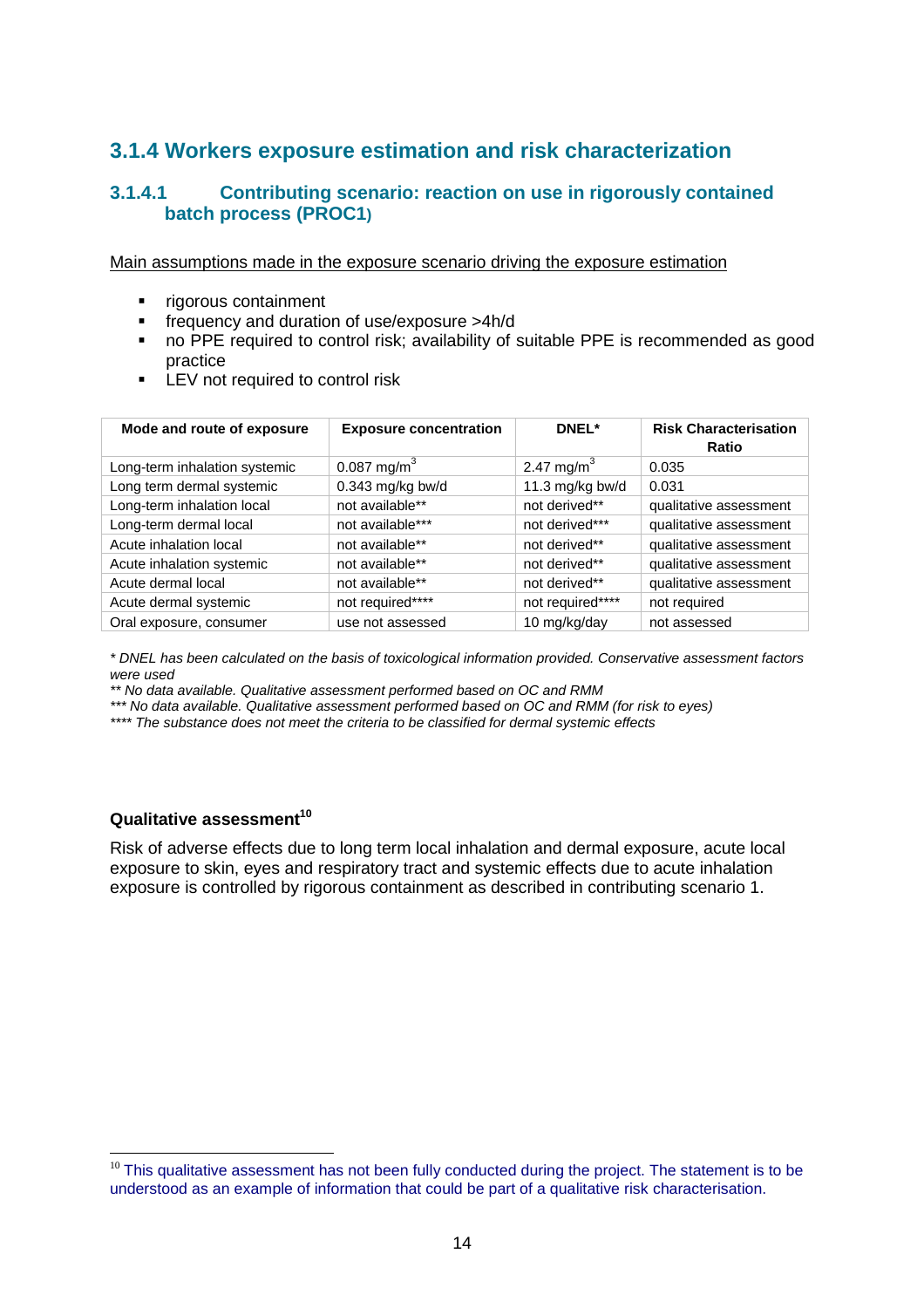## **3.2 Example 2 (substance B)**

Example 2 is representative of an inorganic acid used in liquid form. The substance is classified corrosive (C) with risk phrase: R34 (Causes burns). The substance does not meet the criteria for being classified as hazardous for the environment. This substance is used in enclosed (no likelihood of exposure for workers) and partially open equipment (some potential for exposure). The substance is a processing aid and does not react on use. Used acid is discharged to waste water neutralisation system where 95% of it is neutralised (worst case assumption) before being discharged to receiving water body. A small fraction of the substance (less than 0.1%) is discharged to air.

## **3.2.1 Exposure Scenario**

| 9.1 "Surface treatment with inorganic acids in production of semiconductor devices"                                                       |                                          |  |  |
|-------------------------------------------------------------------------------------------------------------------------------------------|------------------------------------------|--|--|
| List of all use descriptors from the stage and all uses under it (from life cycle<br>tree)                                                | ERC 4, SU16, PROC 1,<br>PROC 8b, PROC 13 |  |  |
| <b>Contributing environmental scenario:</b> surface treatment of wafers with water<br>borne acids in production of semiconductor devices  | ERC <sub>4</sub>                         |  |  |
| <b>Contributing worker scenario 1:</b> use in rigorously contained processes<br>(automatic equipment)                                     | PROC 1                                   |  |  |
| <b>Contributing worker scenario 2:</b> transfer of acid from bottles to process tanks,<br>cleaning of equipment, maintenance and sampling | PROC 8b                                  |  |  |
| <b>Contributing worker scenario 3: treatment of wafers by dipping in acid bath</b>                                                        | PROC 13                                  |  |  |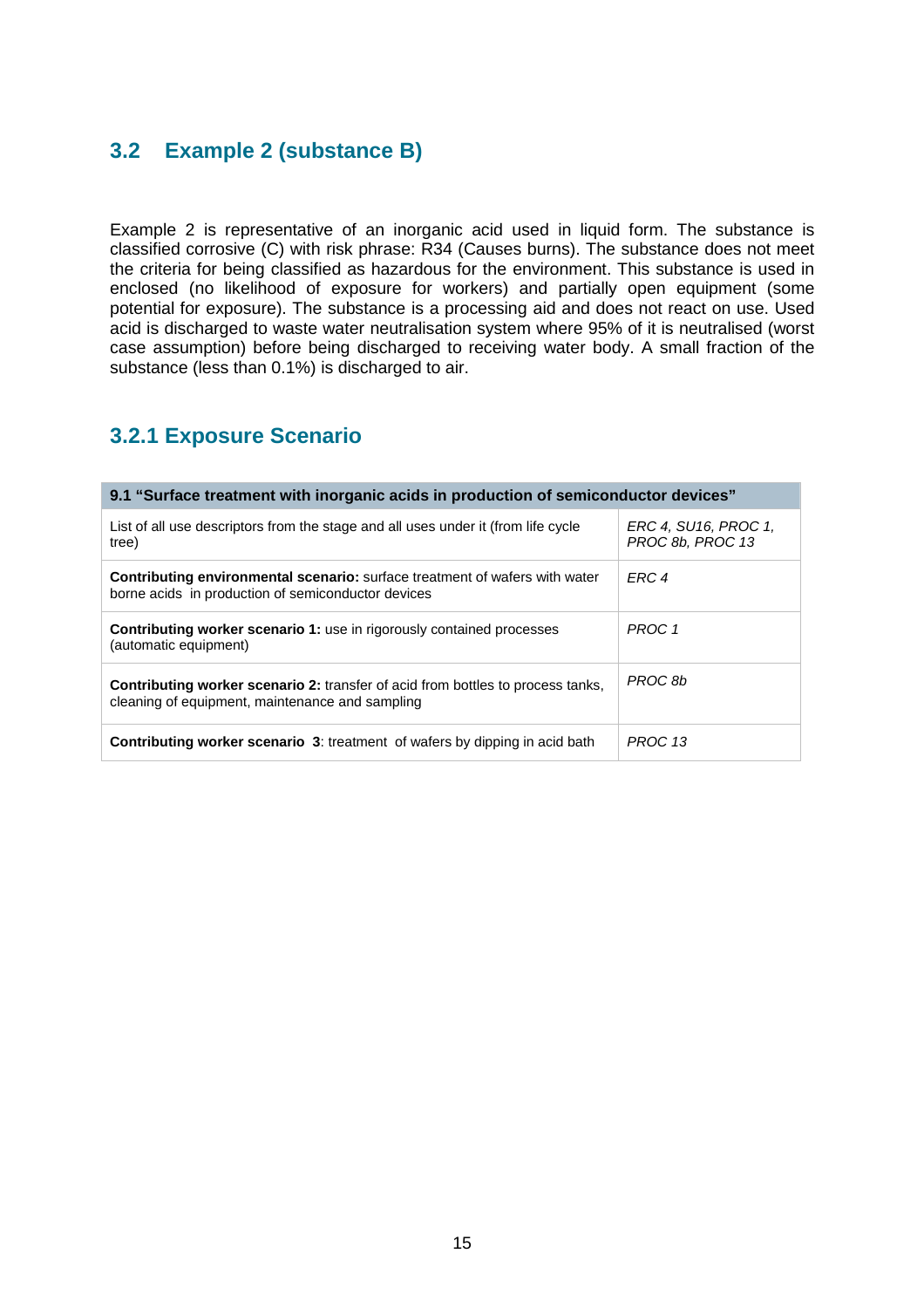#### **9.1.1 Exposure Scenario**

#### **Explanation on technical processes and activities covered:**

production of semiconductor devices in batch processes in dedicated equipment (wet benches, spin etchers) by dipping and pouring. Equipment could be operated:

• automatically (rigorously contained process) or

• manually (partially open process).

"Clean room environment" conditions apply.

#### **9.1.1.1 Control of environmental exposure : Industrial surface treatment of silicon wafers - ERC 4**

#### **Further specifications:**

#### **Product characteristics**

Physical state of the substance when purchased and used (at 25˚C and atmospheric pressure): liquid Concentration 85% w/w

#### **Amounts used**

0.1 ton/day – 30 ton/year per site

#### **Frequency and duration of use**

Continuous process

#### **Environment factors not influenced by risk management**

Receiving river flow rate ≥18000 m<sup>3</sup>/day, (default assumption)

#### **Other given operational conditions affecting environmental exposure**

Evaporation loss <0.1% of acid used 99.9% of acid is discharged to waste water Effluent flow rate: 2000  $m^3$ /day (default assumption)

**Technical conditions and measures at process level (source) to prevent release** 

N/A

**Technical onsite conditions and measures to reduce or limit discharges, air emissions and releases to soil** 

Water**:** waste water neutralisation system (effectiveness >95%) must be installed before discharging to river Waste: sludge from water treatment to be collected onsite as waste

#### **Organisational measures to prevent/limit release from site**

A combination of organisational and technical measures (spill containment and leak detection)should be used to prevent and detect unexpected releases

**Conditions and measures related to municipal sewage treatment plant** 

N/A

#### **Conditions and measures related to external treatment of waste for disposal**

Closed loop supply system used for large containers (>200l) Not further adressed

**Conditions and measures related to external recovery of waste**

Not addressed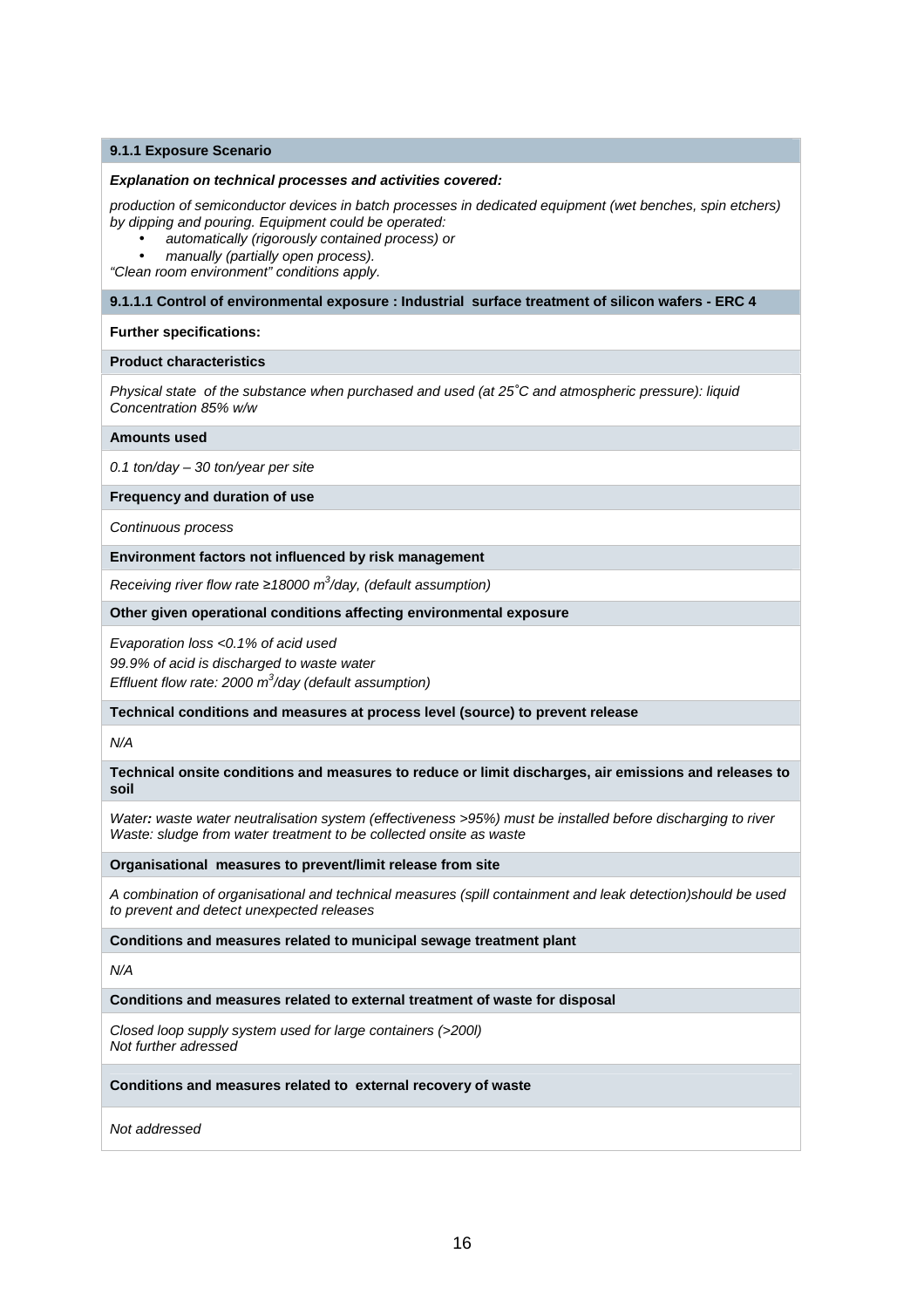#### **Additional good practice advice beyond the REACH CSA**

**Note: The measures reported in this section have not been taken into account in the exposure estimates related to the exposure scenario above. They are not subject to obligation laid down in Article 37 (4) of REACH** 

### **9.1.1.2. Control of workers exposure: contributing scenario 1 use in rigorously contained processes - PROC 1**

**Further specifications:** 

loading/unloading of wafers to/from automatic equipment

**Product characteristic** 

See above

**Amounts used** 

Not relevant

**Frequency and duration of use/exposure** 

>4 hr/day (default assumption)

**Human factors not influenced by risk management** 

Default ECETOC modelling values were used in calculation of workers exposures

**Other given operational conditions affecting workers exposure**

None

**Technical conditions and measures at process level (source) to prevent release** 

Rigorously contained production process:

- processes take place in enclosed, automated process equipment,
- rinsing and drying steps are to be automatically performed to guarantee that no residue of the inorganic acid is present on the wafer when they are downloaded from the equipment

**Technical conditions and measures to control dispersion from source towards the worker** 

**Organisational measures to prevent /limit releases, dispersion and exposure**

**Conditions and measures related to personal protection, hygiene and health evaluation** 

Not relevant. No skin or inhalation exposure during normal operation

**Additional good practice advice beyond the REACH CSA**

**Note: The measures reported in this section have not been taken into account in the exposure estimates related to the exposure scenario above. They are not subject to obligation laid down in Article 37 (4) of REACH**

Leak sensors and automatic shut-off valves can be installed to protect workers against accidental, uncontrolled leak/release of the substance

Workers training should include information about the risks related to chemical substance/s they may be exposed to and safe operation procedures

While skin and inhalation exposure are not expected, safety glasses, acid-resistant gloves, and half-face respirator fitted with multipurpose or other cartridge suitable for acid vapours (or other suitable respiratory protection) with 90% efficiency can be used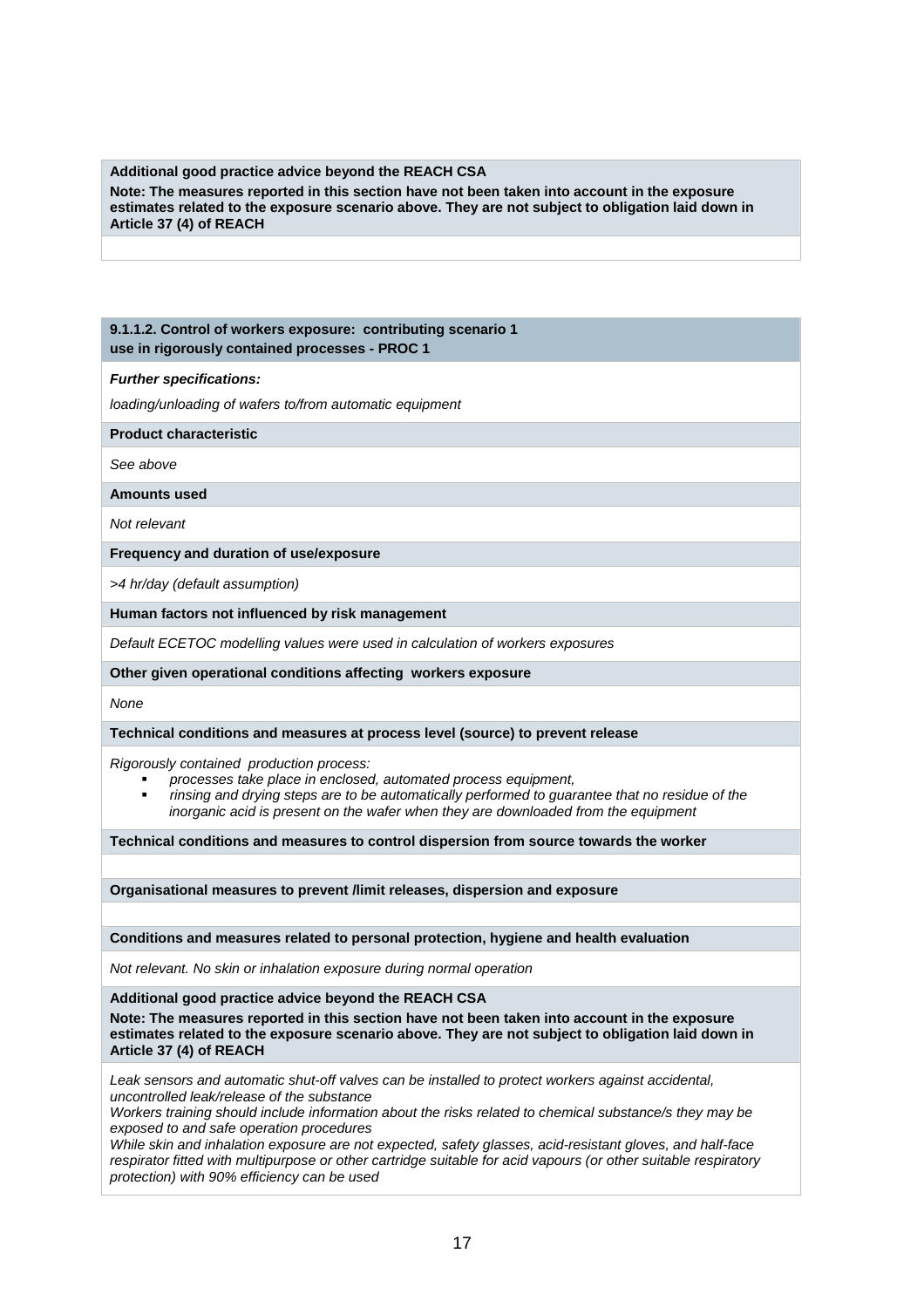### **9.1.1.3. Control of workers exposure: contributing scenario 2 manual transfer of bottled acid to process tanks, maintenance, containers handling/connection and sampling - PROC 8b**

#### **Further specifications:**

- filling of process tanks transfer of acid from plastic bottle/s to process tanks
- maintenance of equipment
- sampling
- connecting and disconnecting of containers to/from delivery system

**Product characteristic** 

See above

**Amounts used** 

Not relevant

#### **Frequency and duration of use/exposure**

>4 hr/day (default assumption)

**Human factors not influenced by risk management** 

Default ECETOC modelling values were used in calculation of workers exposures

**Other given operational conditions affecting workers exposure**

Indoor use

 $\overline{a}$ 

**Technical conditions and measures at process level (source) to prevent release** 

**Technical conditions and measures to control dispersion from source towards the worker** 

Equipment must be provided with LEV (Effectiveness of 97% - Default ECETOC modelling value) Acid baths should be covered when not in direct use

**Organisational measures to prevent /limit releases, dispersion and exposure**

Operators should be fully trained Containers are to be checked for integrity and cleanliness upon arrival at the site Regular check and maintenance of delivery lines must be performed

**Conditions and measures related to personal protection, hygiene and health evaluation** 

Acid resistant gloves, face shield, chemical resistant aprons/suits and foot protection  $^{11}$ .

**Additional good practice advice beyond the REACH CSA**

**Note: The measures reported in this section have not been taken into account in the exposure estimates related to the exposure scenario above. They are not subject to obligation laid down in Article 37 (4) of REACH**

Leak sensors and spill containment structures can be installed to protect workers against accidental, uncontrolled leak/release of acid

Workers training should include information about the risks related to chemical substance/s they may be exposed to and safe operation procedures

Half-face respirator fitted with multipurpose or other cartridge suitable for acid vapours (or other suitable respiratory protection with efficiency of 90% or more) can be used

 $11$  Use of skin protection is required as a result of the qualitative assessment – due to corrosive properties of the substance. Note that this recommendation is not a result of the assessment with the TIER 1 tool.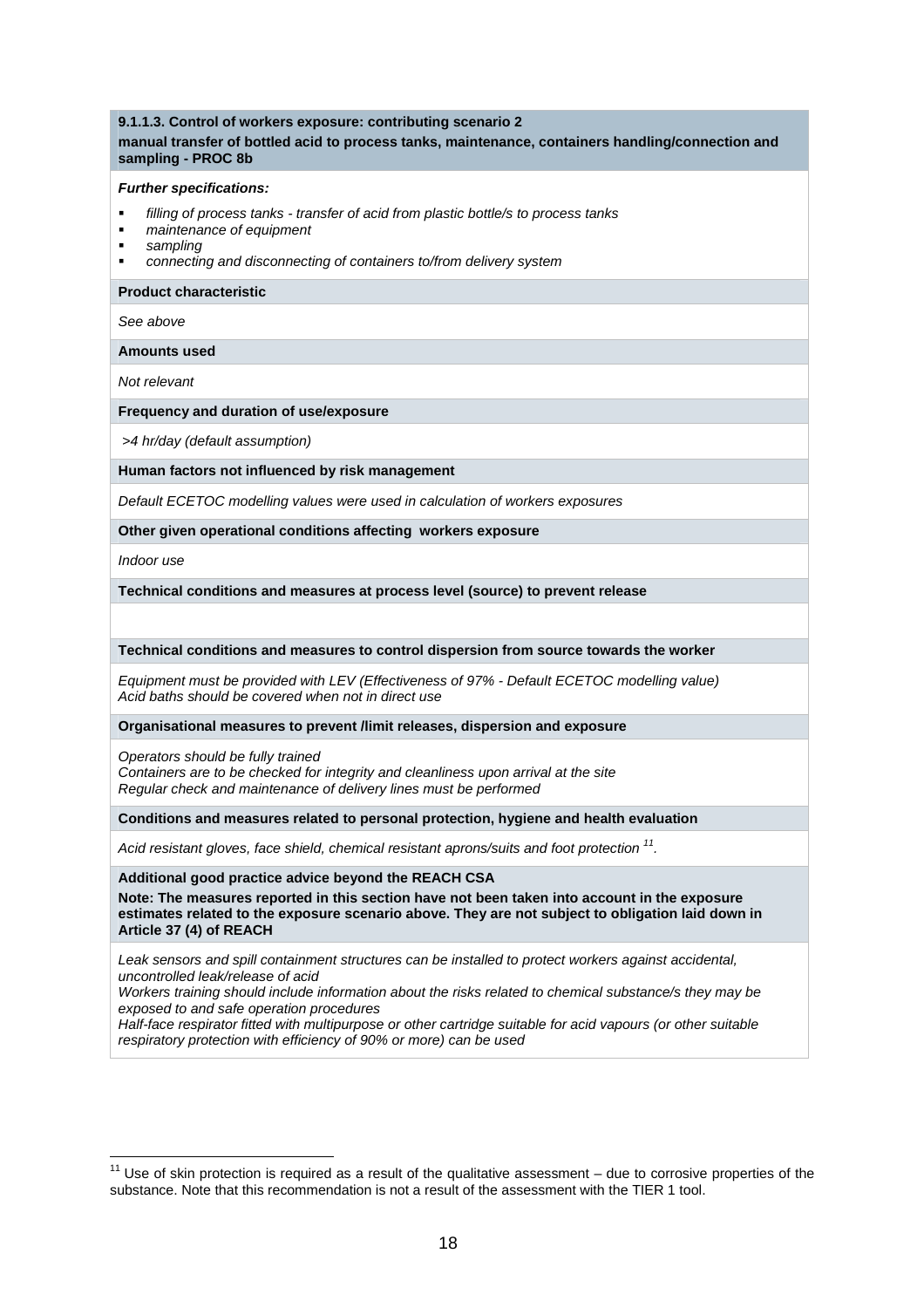### **9.1.1.4. Control of workers exposure: contributing scenario 3 treatment of wafers by dipping in acid bath - PROC 13**

#### **Further specifications:**

dipping of silicon wafer into acid bath

**Product characteristic** 

See above

**Amounts used** 

Not relevant

**Frequency and duration of use/exposure** 

>15 to 60 min/day

**Human factors not influenced by risk management** 

None

**Other given operational conditions affecting workers exposure**

Default ECETOC modelling values were used in calculation of workers exposures

**Technical conditions and measures at process level (source) to prevent release** 

Indoor use

 $\overline{a}$ 

**Technical conditions and measures to control dispersion from source towards the worker** 

Workers exposure has been evaluated under the assumption that LEV is installed and operational with 90% effectiveness (default ECETOC modelling value)

Special handling tools should be used to prevent direct skin contact with the acid and minimise respiratory exposure

**Organisational measures to prevent /limit releases, dispersion and exposure**

Operators must be fully trained. All equipment, including LEV and PPE used, must be well-maintained

**Conditions and measures related to personal protection, hygiene and health evaluation** 

Acid resistant gloves, face shield, chemical resistant aprons/suits and foot protection<sup>12</sup>

#### **Additional good practice advice beyond the REACH CSA**

**Note: The measures reported in this section have not been taken into account in the exposure estimates related to the exposure scenario above. They are not subject to obligation laid down in Article 37 (4) of REACH**

Leak sensors and spill containment structures should be installed to protect workers against accidental, uncontrolled leak/release of acid

Workers training should include information about the risks related to chemical substance/s they may be exposed to and safe operation procedures

Half-face respirator fitted with multipurpose or other cartridge suitable for acid vapours (or other suitable respiratory protection with efficiency of 90% or more) can be used

 $12$  Use of skin protection is required as a result of the qualitative assessment – due to corrosive properties of the substance. Note that this recommendation is not a result of the assessment with the TIER 1 tool.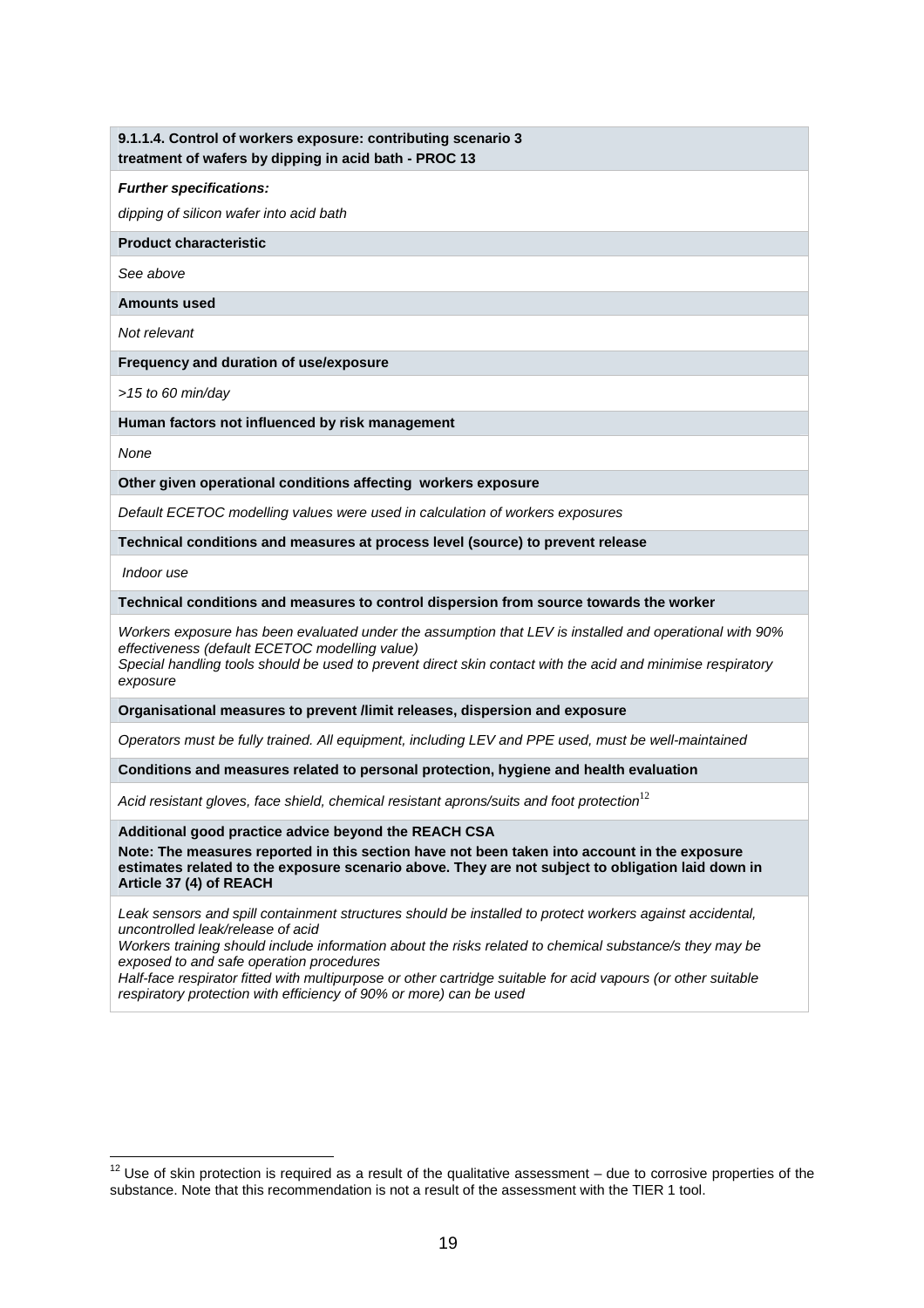# **3.2.2 Substance information - substance B- inorganic acid**

| <b>General properties</b>           |                                                  |                                         |  |  |
|-------------------------------------|--------------------------------------------------|-----------------------------------------|--|--|
| 1                                   | <b>IUPAC</b> name                                |                                         |  |  |
| $\overline{2}$                      | <b>Chemical Abstract Number</b>                  |                                         |  |  |
| 3                                   | Chemical formula                                 |                                         |  |  |
| 4                                   | Molecular weight                                 |                                         |  |  |
|                                     | Physical state (solid, liquid, gas) at 20°C and  |                                         |  |  |
| 5                                   | 101.3 Pa                                         | Liquid                                  |  |  |
| 6                                   | Melting/freezing point                           | $-20$ °C                                |  |  |
| 7                                   | Boiling point                                    | 158 °C                                  |  |  |
| 8                                   | Vapor pressure (20°C)                            | 2 <sub>hPa</sub>                        |  |  |
| 9                                   | Water solubility                                 | 750000 mg/l                             |  |  |
| 10                                  | Octanol Water partitioning coefficient (log Kow) | $-0.77$                                 |  |  |
| <b>Classification and labelling</b> |                                                  |                                         |  |  |
| 11                                  | substance classified as CMR PBT/vPvB             | NO                                      |  |  |
| 12                                  | Substance classification (R phrases)             | R34 (causes burns)                      |  |  |
|                                     | <b>Toxicological information</b>                 |                                         |  |  |
| 13                                  | DNEL Long-term inhalation local                  | 1.4 mg/m $3$                            |  |  |
| 14                                  | DNEL Long-term inhalation systemic               | 1.8 mg/m $3$                            |  |  |
| 15                                  | DNEL Long-term dermal systemic                   | 14.0 mg/kg/d                            |  |  |
| 16                                  | DNEL oral exposure, consumer                     | 2.55 mg/kg/d                            |  |  |
| 17                                  | DNEL inhalation exposure, consumer               | $0.815$ mg/m <sup>3</sup>               |  |  |
| <b>Ecotoxicological information</b> |                                                  |                                         |  |  |
| 18                                  | Fate and behaviour in the environment            | not biodegradable; not bio-accumulative |  |  |
| 19                                  | <b>PNEC</b> freshwater                           | $0.4$ mg/l                              |  |  |
| 20                                  | <b>PNEC</b> freshwater sediment                  | 1.6 mg/kg dw                            |  |  |
| 21                                  | <b>PNEC</b> marine water                         | $0.04$ mg/l                             |  |  |
| 22                                  | PNEC marine water sediment                       | $0.16$ mg/kg dw                         |  |  |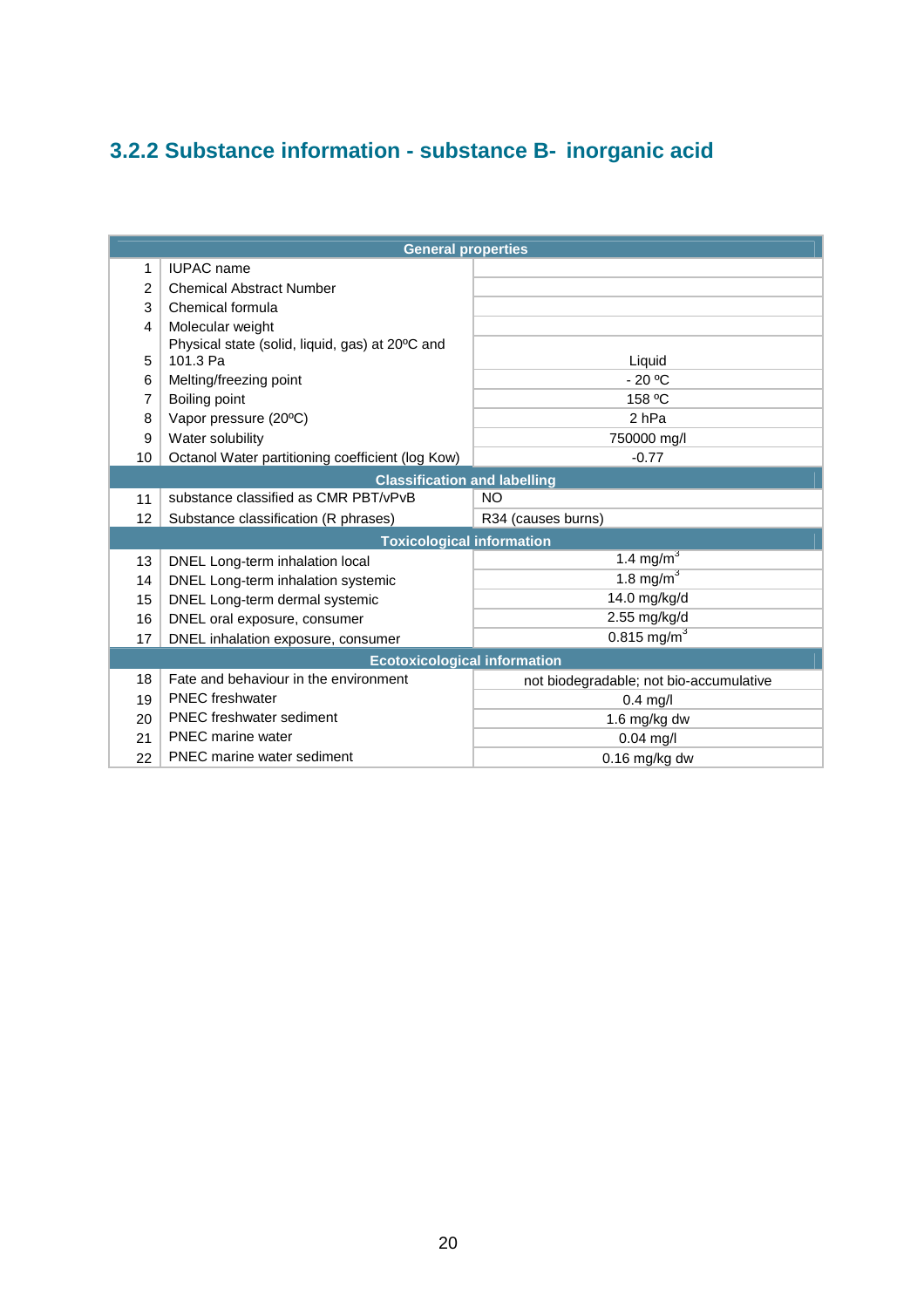## **3.2.3 Environmental exposure estimation and risk characterization**

## **3.2.3.1 Contributing scenario: industrial use as processing aid (ERC4)**

Main assumptions made in the exposure scenario driving the exposure estimation:

- amount used at the site: 0.1 ton/day 30 ton/year
- no municipal STP available
- effluent flow rate 2.000 m3/day and river flow rate 18.000 m3/day) set equal to default assumptions
- 0.1% of inorganic acid evaporate to air
- Neutralisation treatment of the water phase with minimum effectiveness of 95%

### **Environmental assessment**

| <b>Endpoint</b>      | <b>Exposure</b><br>concentration | <b>PNEC*</b>         | <b>Risk Characterisation</b><br>Ratio |
|----------------------|----------------------------------|----------------------|---------------------------------------|
| PEC fw               | $0.251$ mg/l                     | $0.4$ mg/l           | 0.628                                 |
| PEC fw sed           | 1.01 mg/kg dw                    | 1.6 mg/kg dw         | 0.631                                 |
| PEC mw               | $0.025$ mg/l                     | $0.04$ mg/l          | 0.628                                 |
| PEC mw sed           | $0.101$ mg/kg dw                 | $0.16$ mg/kg dw      | 0.631                                 |
| PEC_fw predator      | not required                     | not bio-accumulative | not required                          |
| PEC_mw predator      | not required                     | not bio-accumulative | not required                          |
| PEC_mw top pre.      | not required                     | not bio-accumulative | not required                          |
| PEC_terrestrial pre. | not required                     | not bio-accumulative | not required                          |
| PEC soil             | 1.99E-05 mg/kg dw                | no hazard for soil   | Qualitative                           |

\* PNEC fresh and marine water have been calculated on the basis of ecotoxicological information provided. Conservative assessment factors were used. PNEC sediment was calculated using equilibrium partitioning equation

### **Men via environment**

| <b>Endpoint</b>  | <b>Exposure</b>           | DNEL**                    | <b>Risk Characterisation</b> |
|------------------|---------------------------|---------------------------|------------------------------|
|                  | concentration             |                           | <b>Ratio</b>                 |
| Total daily dose | 0.006 mg/kg/d             | 2.55 mg/kg/d              | 0.0024                       |
| PEC air          | 2.3E-05 mg/m <sup>3</sup> | $0.815$ mg/m <sup>3</sup> | 2.82E-05                     |

\*\* DNEL has been calculated on the basis of toxicological information provided. Conservative assessment factors were used.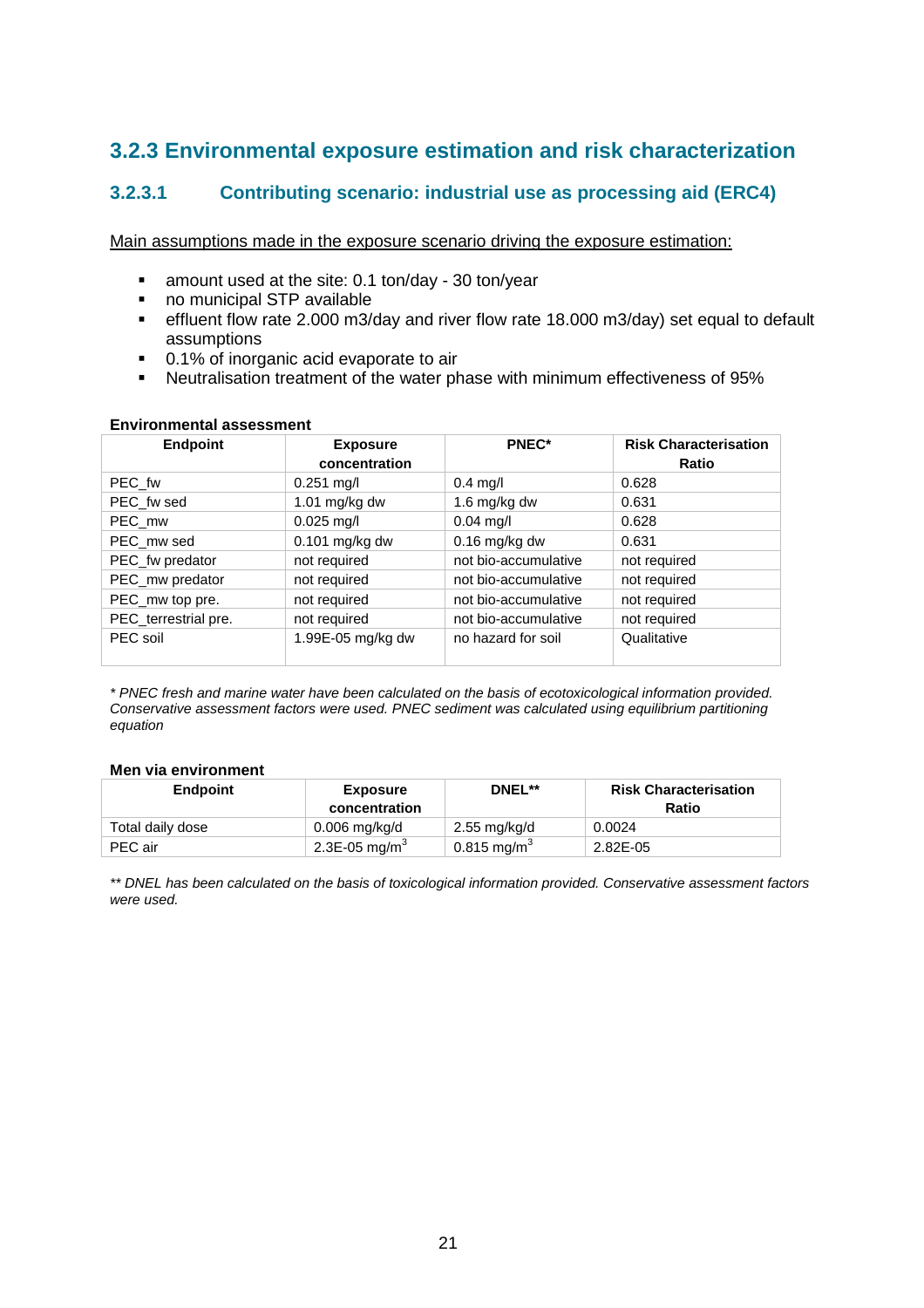## **3.2.4 Workers exposure estimation and risk characterization**

### **3.2.4.1 Contributing scenario 1 – use in rigorously contained batch process (PROC 1)**

Main assumptions made in the exposure scenario driving the exposure estimation

- **rigorous containment**
- frequency and duration of use/exposure >4h/day
- no PPE required to control risk; availability of suitable PPE is recommended as good practice
- **EX** not required to control risk

| <b>Endpoint</b>                      | <b>Exposure</b>         | DNEL*                 | <b>Risk Characterisation</b> |
|--------------------------------------|-------------------------|-----------------------|------------------------------|
|                                      | concentration           |                       | Ratio                        |
| Long-term inhalation systemic effect | 0.041 mg/m <sup>3</sup> | 1.8 mg/m <sup>3</sup> | 0.023                        |
| Long-term inhalation local effect    | 0.041 mg/m <sup>3</sup> | 1.4 mg/m <sup>3</sup> | 0.029                        |
| Long-term dermal systemic effect     | 0.0343 mg/kg bw/d       | 14 mg/kg/d            | 0.024                        |
| Long-term dermal local               | not available**         | not derived**         | qualitative assessment       |
| Acute inhalation local               | not required ***        | ***<br>not required   | not required                 |
| Acute inhalation systemic            | not required ****       | not required ****     | not required                 |
| Acute dermal local                   | not available**         | not derived**         | qualitative assessment       |
| Acute dermal systemic                | not required*****       | not required*****     | not required                 |

\* DNEL has been calculated on the basis of toxicological information provided. Conservative assessment factors were used.

\*\* No data available. Qualitative assessment performed, based on OC and RMM

\*\*\* The substance does not meet the criteria to be classified for local respiratory effects

\*\*\*\* The substance does not meet the criteria to be classified for systemic effects due to respiratory exposure

\*\*\*\*\* The substance does not meet the criteria to be classified for systemic effects due to dermal exposure

### **Qualitative assessment<sup>13</sup>**

 $\overline{a}$ 

Risk of adverse effects of acute and long term local exposure to skin and eyes is controlled by rigorous containment as described in contributing scenario 1.

<sup>&</sup>lt;sup>13</sup> This qualitative assessment has not been fully conducted during the project. The statement is to be understood as an example of information that could be part of a qualitative risk characterisation.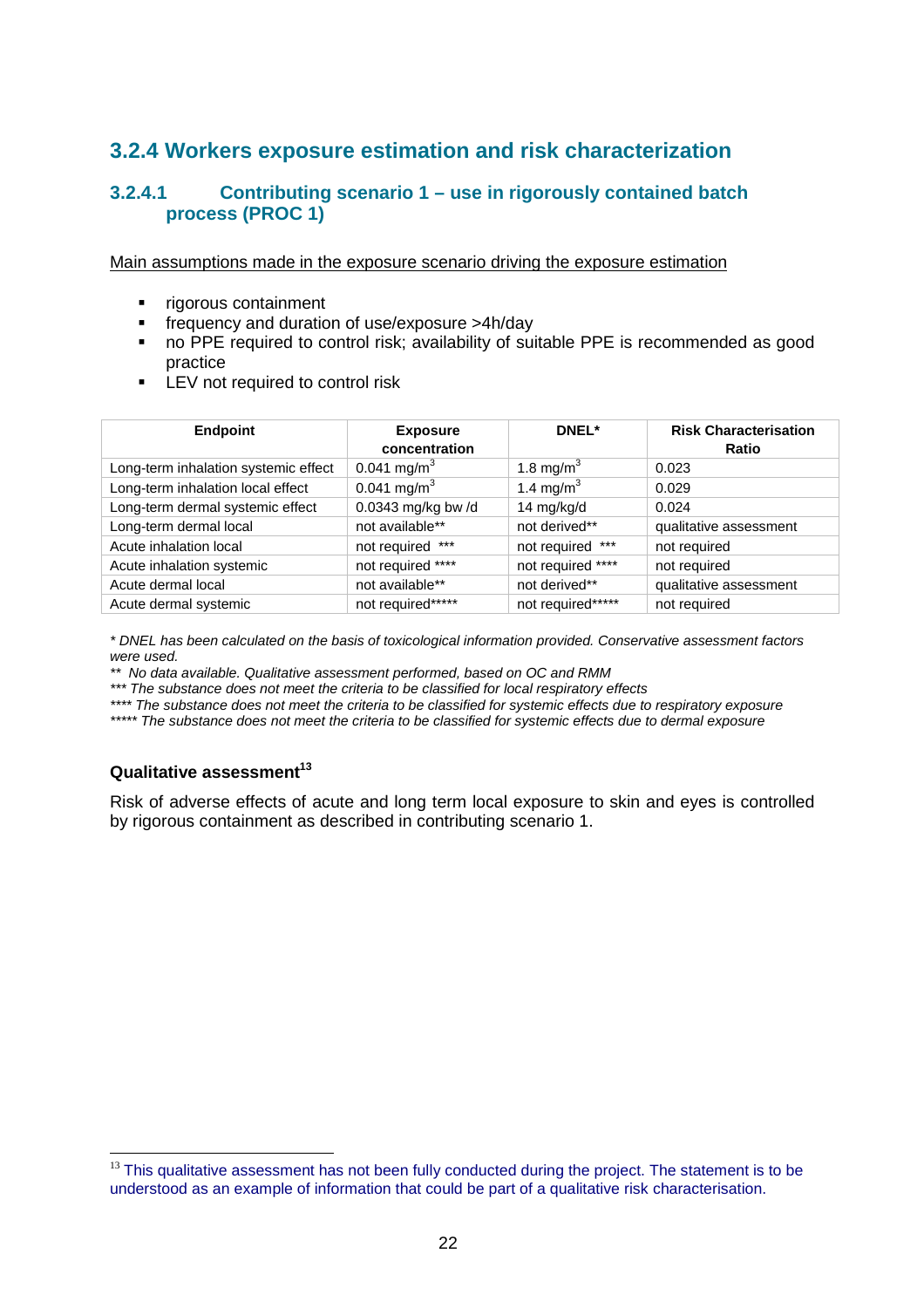### **3.2.4.2 Contributing scenario 2 – manual transfer of bottled acid to process tanks, maintenance, containers handling/connection and sampling (PROC 8b)**

Main assumptions made in the exposure scenario driving the exposure estimation

- frequency and duration of use/exposure: 1-4h/d
- **LEV** is present, efficiency 97%
- **PPE** required to control risk related to dermal exposure<sup>14</sup>; availability of suitable respiratory PPE is recommended.

| <b>Endpoint</b>                   | <b>Exposure concentration</b> | DNEL*                 | <b>Risk Characterisation</b><br>Ratio |
|-----------------------------------|-------------------------------|-----------------------|---------------------------------------|
| Long-term inhalation systemic     | $0.368$ mg/m <sup>3</sup>     | 1.8 mg/m <sup>3</sup> | 0.204                                 |
| Long-term inhalation local effect | $0.368$ mg/m <sup>3</sup>     | 1.4 mg/m <sup>3</sup> | 0.262                                 |
| Long-term dermal systemic         | $0.686$ mg/kg bw/d            | 14 mg/kg/d            | 0.049                                 |
| Long-term dermal local            | not available**               | not derived**         | qualitative assessment                |
| Acute inhalation local            | not required ***              | not required ***      | not required                          |
| Acute inhalation systemic         | not required ****             | not required ****     | not required                          |
| Acute dermal local                | not available**               | not derived**         | qualitative assessment                |
| Acute dermal systemic             | not required*****             | not required*****     | not required                          |

\* DNEL has been calculated on the basis of toxicological information provided. Conservative assessment factors were used.

\*\* No data available. Qualitative assessment performed, based on OC and RMM

\*\*\* The substance does not meet the criteria to be classified for local respiratory effects

\*\*\*\* The substance does not meet the criteria to be classified for systemic effects due to respiratory exposure

\*\*\*\*\* The substance does not meet the criteria to be classified for systemic effects due to dermal exposure

### **Qualitative assessment<sup>15</sup>**

Risk of adverse effects of acute and long term local exposure to skin and eyes is controlled by operational conditions and risk management measures as described in contributing scenario 2.

 $\overline{a}$  $14$  Use of skin protection is required as a result of the qualitative assessment – due to corrosive properties of the substance. Note that this recommendation is not a result of the assessment with the TIER 1 tool.

 $15$  This qualitative assessment has not been fully conducted during the project. The statement is to be understood as an example of information that could be part of a qualitative risk characterisation.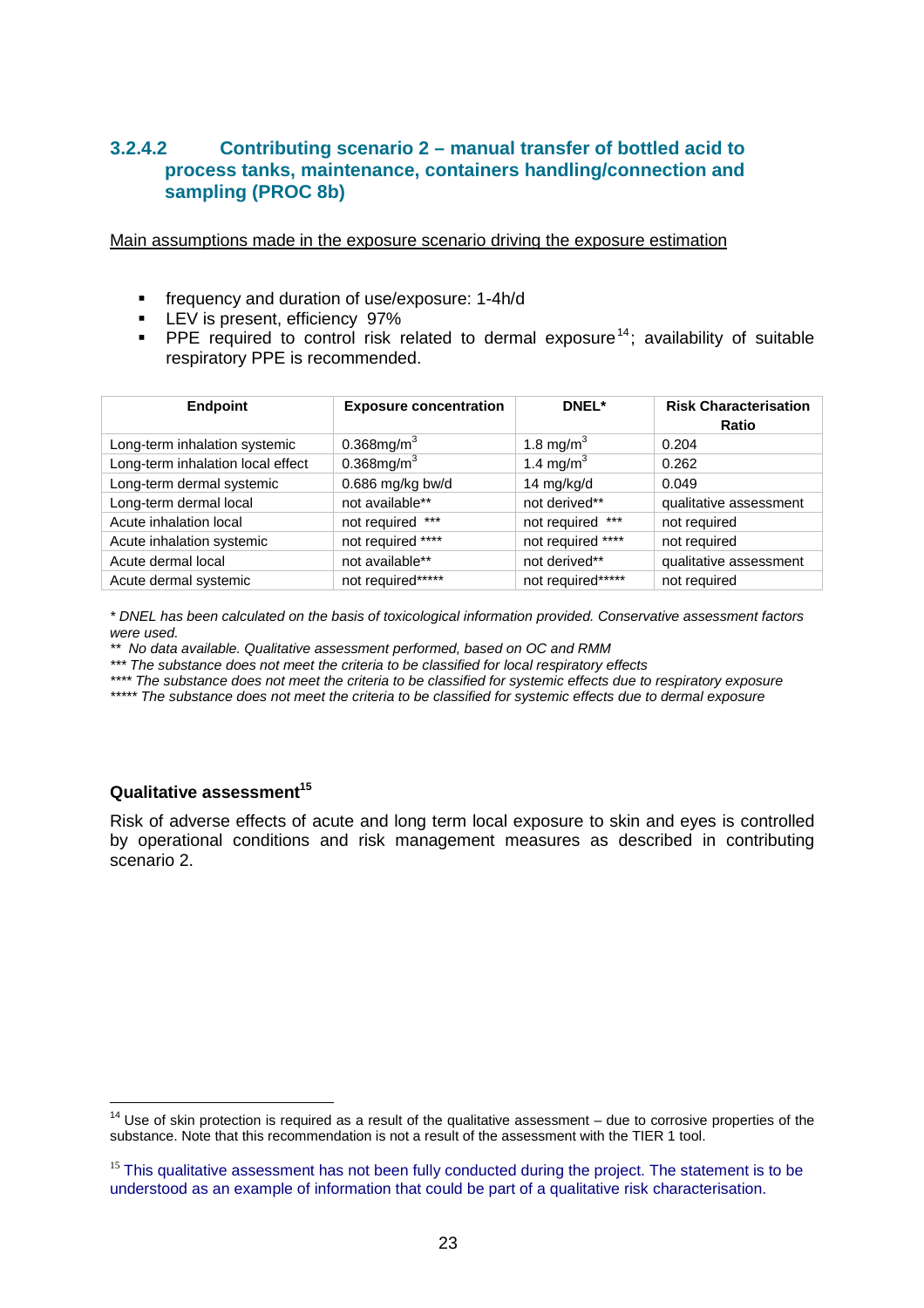## **3.2.4.3 Contributing scenario 3 – treatment of wafers by dipping in acid bath (PROC 13)**

Main assumptions made in the exposure scenario driving the exposure estimation

- frequency and duration of use/exposure: 15-60 min/day
- **LEV** is present, efficiency 90%
- **PPE required to control risk related to dermal exposure**<sup>16</sup>; availability of suitable respiratory PPE is recommended.

| <b>Endpoint</b>               | <b>Exposure concentration</b> | DNEL**               | <b>Risk Characterisation</b><br><b>Ratio</b> |
|-------------------------------|-------------------------------|----------------------|----------------------------------------------|
| Long-term inhalation systemic | $0.817$ mg/m3                 | $1.8 \text{ mg/m}$   | 0.454                                        |
| Long-term inhalation local    | $0.817$ mg/m3                 | $1.4 \text{ mg/m}$ 3 | 0.583                                        |
| Long-term dermal systemic     | 0.686 mg/kg bw/d              | 14 mg/kg/d           | 0.049                                        |
| Long-term dermal local        | not available**               | not derived**        | qualitative assessment                       |
| Acute inhalation local        | not required ***              | not required ***     | not required                                 |
| Acute inhalation systemic     | not required ****             | not required ****    | not required                                 |
| Acute dermal local            | not available**               | not derived**        | qualitative assessment                       |
| Acute dermal systemic         | not required*****             | not required*****    | not required                                 |

\* DNEL has been calculated on the basis of toxicological information provided. Conservative assessment factors were used.

\*\* No data available. Qualitative assessment performed, based on OC and RMM

\*\*\* The substance does not meet the criteria to be classified for local respiratory effects

\*\*\*\* The substance does not meet the criteria to be classified for systemic effects due to respiratory exposure

\*\*\*\*\* The substance does not meet the criteria to be classified for systemic effects due to dermal exposure

### **Qualitative assessment<sup>17</sup>**

Risk of adverse effects of acute and long term local exposure to skin and respiratory tract is controlled by operational conditions and risk management measures as described in contributing scenario 3.

 $\overline{a}$  $16$  Use of skin protection is required as a result of the qualitative assessment – due to corrosive properties of the substance. This recommendation is not a result of the assessment with the TIER 1 tool.

 $17$  This qualitative assessment has not been fully conducted during the project. The statement is to be understood as an example of information that could be part of a qualitative risk characterisation.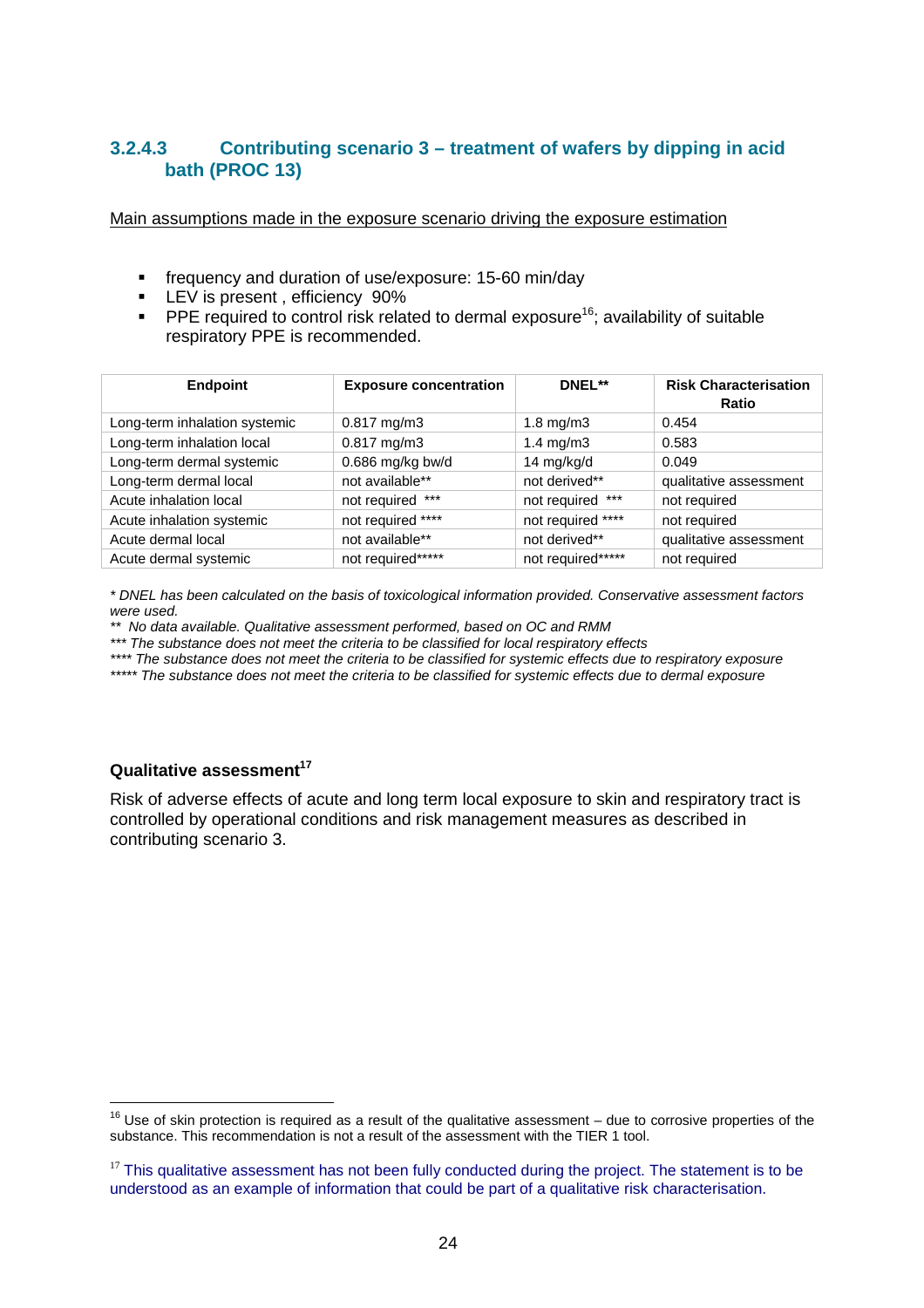## **3.3 Example 3 (substance C)**

Example 3 is representative of a liquid organic solvent. The solvent is classified Xi (Irritant) with risk phrases R10 (flammable), R41 (risk of serious damage to eyes), R37 (irritating to respiratory system). The substance does not meet the criteria for being classified as hazardous for the environment. It is readily biodegradable, and hydrolises in water. The substance is used in liquid form as such or in mixture with other substances in enclosed (no likelihood of exposure for workers) and partially open equipment (some potential for exposure). It is a solvent and it does not react on use. In semiconductor process, about 90- 95% of used solvent is collected for offsite incineration, 5-10 % evaporates and <0.5% is discharged to waste water.

## **3.3.1 Exposure Scenario**

#### **9.1 "Surface treatment of wafers with organic solvents in production of semiconductor devices"**

| List of all use descriptors from the stage and all uses under it (from life cycle<br>tree)                                                                   | ERC 4, SU16; PROC 1;<br>PROC 8b |
|--------------------------------------------------------------------------------------------------------------------------------------------------------------|---------------------------------|
| <b>Contributing environmental scenario:</b> Industrial use as processing aid for<br>surface treatment of wafer in production of semiconductor devices        | FRC 4                           |
| <b>Contributing worker scenario 1:</b> Use in rigorously contained processes –<br>automatic equipment                                                        | PROC 1                          |
| <b>Contributing worker scenario 2:</b> Loading/unloading of wafers to/from partially<br>closed equipment and cleaning of equipment, maintenance and sampling | PROC 8b.                        |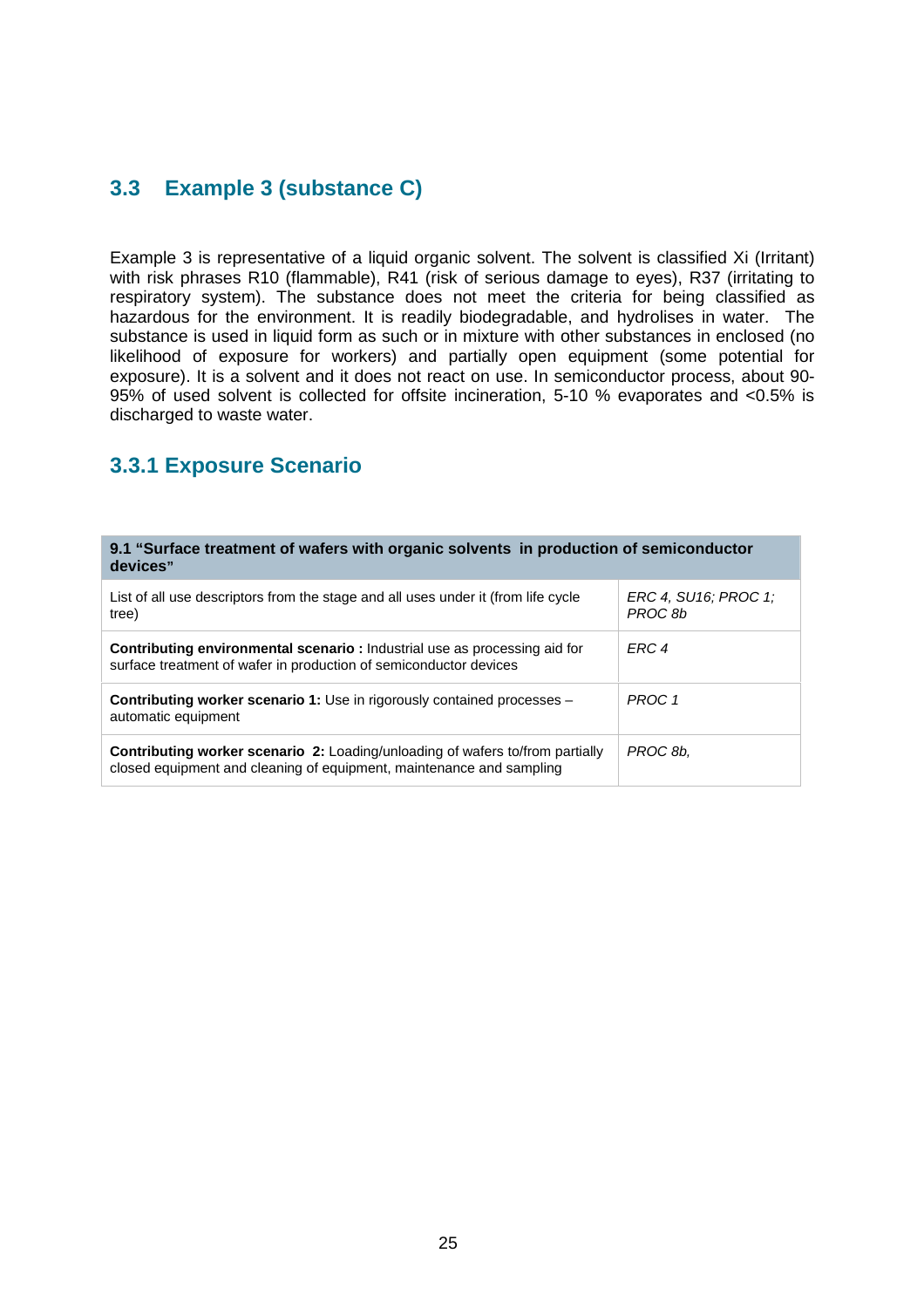#### **9.1.1 Exposure Scenario**

#### **Explanation on technical processes and activities covered:**

production of semiconductor devices in batch processes in dedicated equipment (litho track tools) in a photolithography process.

The substance is used as processing aid in pure form or in mixture with other substances (photoresist, BARC and TARC).

Equipments are operated automatically and they can be totally or partially enclosed. . "Clean room environment" conditions apply.

#### **9.1.1.1 Control of environmental exposure : Industrial use as processing aid for surface treatment of wafers in production of semiconductor devices**

#### **Further specifications:**

#### **Product characteristics**

Physical state of the substance when purchased and used (at 25˚C and atmospheric pressure): liquid Packaging for transportation:

- small containers (glass or plastic bottles 2.5 10 l)
- big containers (200 to 1000 litres)

#### **Amounts used**

1.1 ton/day - 400 ton/year per site

#### **Frequency and duration of use**

Continuous process**.** 

#### **Environment factors not influenced by risk management**

Receiving river flow rate 18000  $m^3$ day (default assumption)

#### **Other given operational conditions affecting environmental exposure**

Discharge to air: 8-9% Discharged to water <0.5% Effluent flow rate: 2000  $m^3$ /day (default assumption)

**Technical conditions and measures at process level (source) to prevent release** 

N/A

**Technical onsite conditions and measures to reduce or limit discharges, air emissions and releases to soil** 

Waste: Liquid waste must be collected on site

#### **Organisational measures to prevent/limit release from site**

A combination of organisational and technical measures (spill containment and leak detection) should be used to prevent and detect unexpected releases

**Conditions and measures related to municipal sewage treatment plant** 

N/A

#### **Conditions and measures related to external treatment of waste for disposal**

Closed loop supply system used for large containers (>200 l) Not further addressed

#### **Conditions and measures related to external recovery of waste**

Not addressed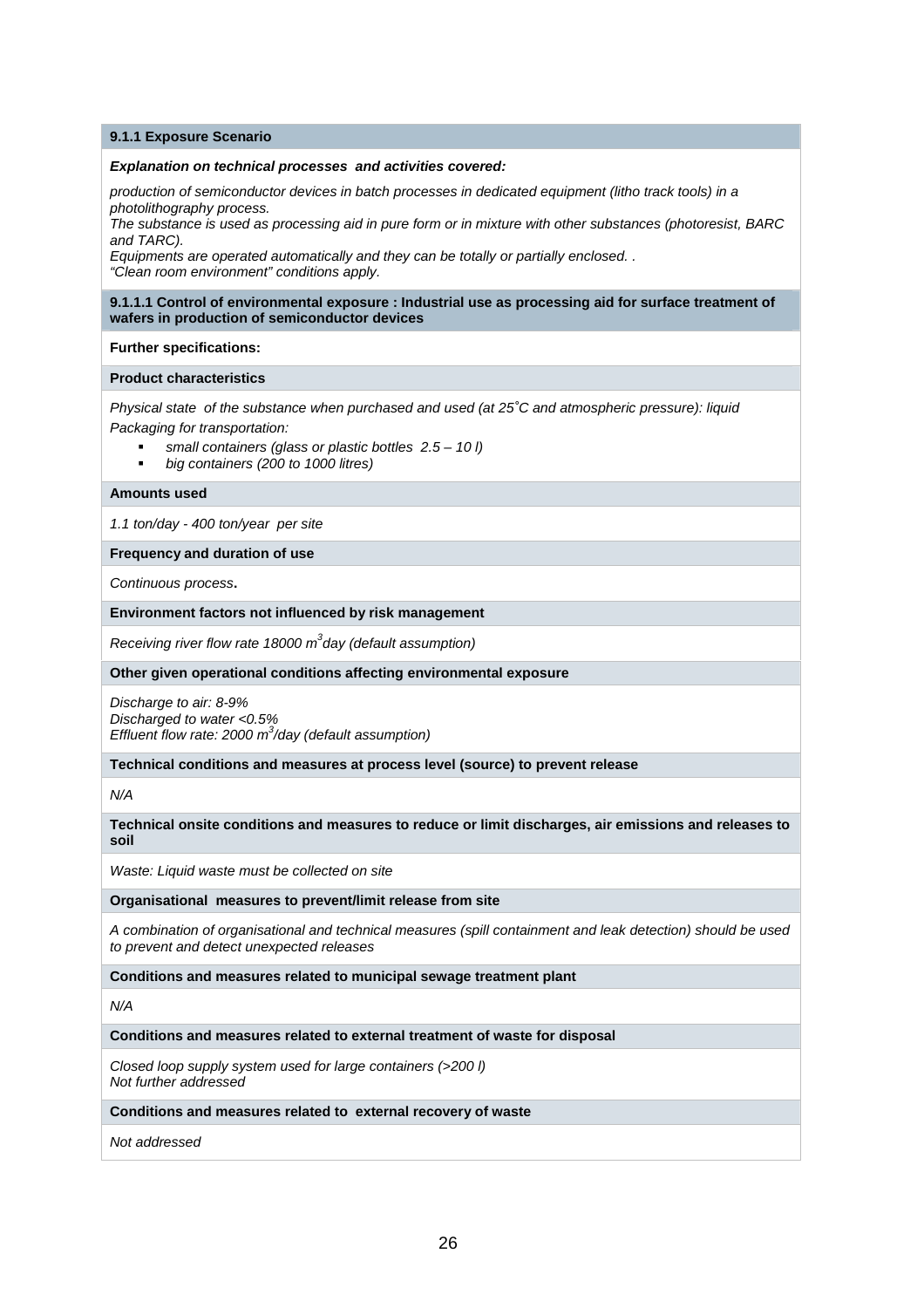#### **Additional good practice advice beyond the REACH CSA**

**Note: The measures reported in this section have not been taken into account in the exposure estimates related to the exposure scenario above. They are not subject to obligation laid down in Article 37 (4) of REACH**

#### **9.1.1.2. Control of workers exposure : Contributing scenario 1: Use in rigorously contained batch processes** - **PROC 1**

#### **Further specifications:**

loading/unloading of wafers to/from automatic equipment.

#### **Product characteristic**

See above

**Amounts used** 

Not relevant

#### **Frequency and duration of use/exposure**

>4hr/day (default assumption)

#### **Human factors not influenced by risk management**

Default ECETOC modelling values were used in calculation of workers exposures.

#### **Other given operational conditions affecting workers exposure**

Indoor operations

#### **Technical conditions and measures at process level (source) to prevent release**

Rigorously contained production process:

 processes take place in enclosed, fully automated process equipment, ensuring that no residue of the substance is present on the wafers when they are downloaded from the equipment

**Technical conditions and measures to control dispersion from source towards the worker** 

**Organisational measures to prevent /limit releases, dispersion and exposure**

#### **Conditions and measures related to personal protection, hygiene and health evaluation**

Not relevant. No skin or inhalation exposure during normal operation

#### **Additional good practice advice beyond the REACH CSA**

**Note: The measures reported in this section have not been taken into account in the exposure estimates related to the exposure scenario above. They are not subject to obligation laid down in Article 37 (4) of REACH**

Leak sensors and automatic shut-off valves can be installed to protect workers against accidental, uncontrolled leak/release of the substance

Workers training should include information about the risks related to chemical substance/s they may be exposed to and safe operation procedures

While skin and inhalation exposure are not expected, nitrile, natural rubber or nitrile and neoprene blend or other suitable gloves, eye protection and half face respirator with multipurpose cartridge or other cartridge suitable for solvents (or other suitable respiratory protection) with efficiency of 90% or more can be used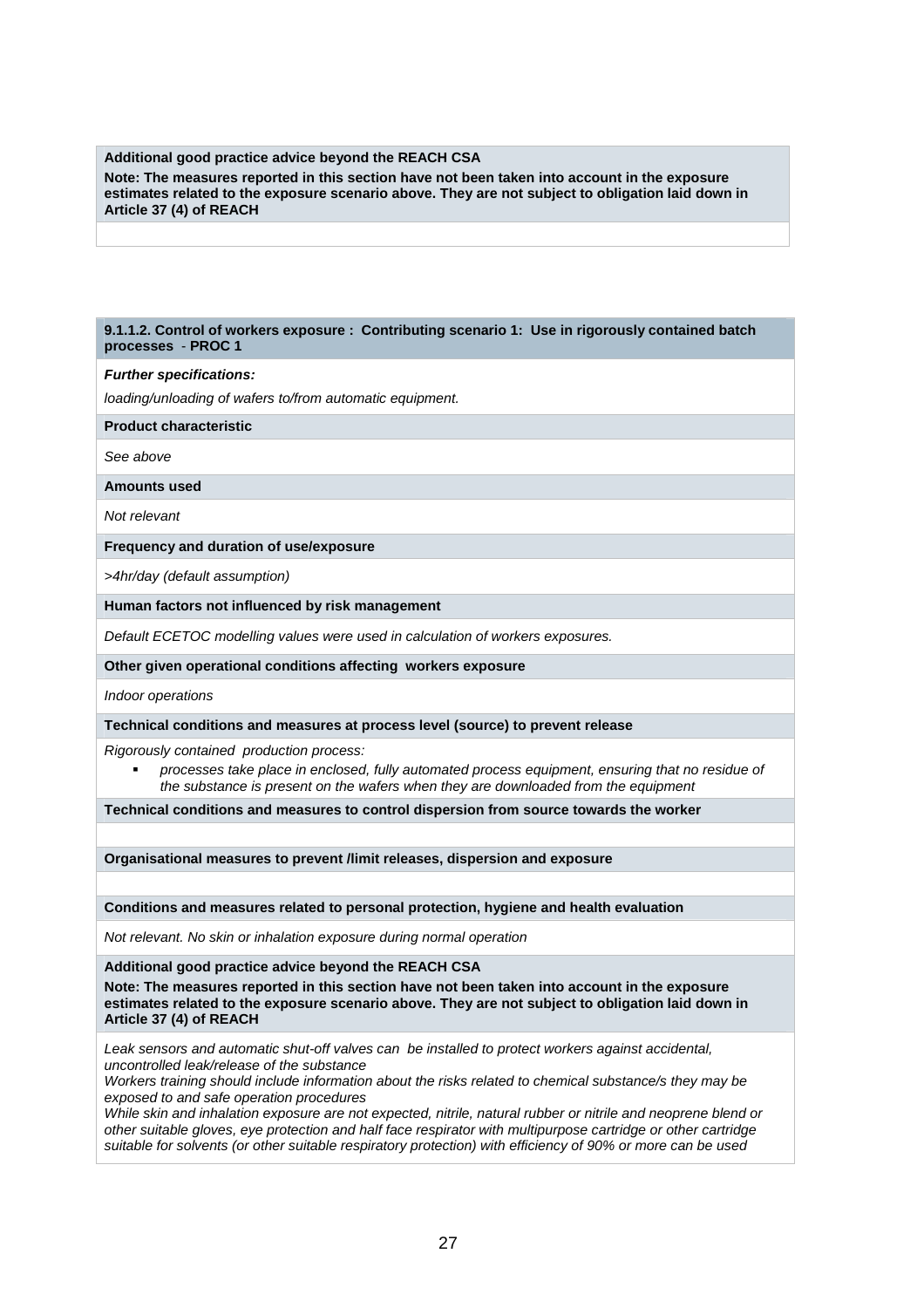#### **9.1.1.2. Control of workers exposure : contributing scenario 2 loading/unloading of wafers to/from partially closed equipment, maintenance, containers handling/connection and sampling - Proc 8b**

#### **Further specifications:**

- operation (loading and unloading of wafers) into partially enclosed equipment.
- maintenance and cleaning of equipment
- handling and connection of containers
- sampling

### **Product characteristic**

See above

**Amounts used**

Not relevant

**Frequency and duration of use/exposure**

>4 hr/day

**Human factors not influenced by risk management**

Default ECETOC modelling values were used in calculation of workers exposures.

**Other given operational conditions affecting workers exposure**

Indoor use

 $\overline{a}$ 

**Technical conditions and measures at process level (source) to prevent release**

**Technical conditions and measures to control dispersion from source towards the worker**

LEV must be installed, with 97% effectiveness (Default ECETOC modelling value) Before maintenance tasks, equipment should be emptied of the substance and rinsed.

**Organisational measures to prevent /limit releases, dispersion and exposure**

**Conditions and measures related to personal protection, hygiene and health evaluation**

Safety glasses or face shield $18$ 

**Additional good practice advice beyond the REACH CSA**

**Note: The measures reported in this section have not been taken into account in the exposure estimates related to the exposure scenario above. They are not subject to obligation laid down in Article 37 (4) of REACH**

Leak sensors and spill containment structures can be installed to protect workers against accidental, uncontrolled leak/release of acid

Workers training should include information about the risks related to chemical substance/s they may be exposed to and safe operation procedures

Half-face respirator fitted with multipurpose or other cartridge suitable for solvent vapours (or other suitable respiratory protection) with efficiency of 90% or more and nitrile, natural rubber or nitrile and neoprene blend or other suitable gloves can be used

 $18$  Use of eye protection is required as a result of the qualitative assessment – due to properties of the substance (R-41). Note that this recommendation is not a result of the assessment with the TIER 1 tool.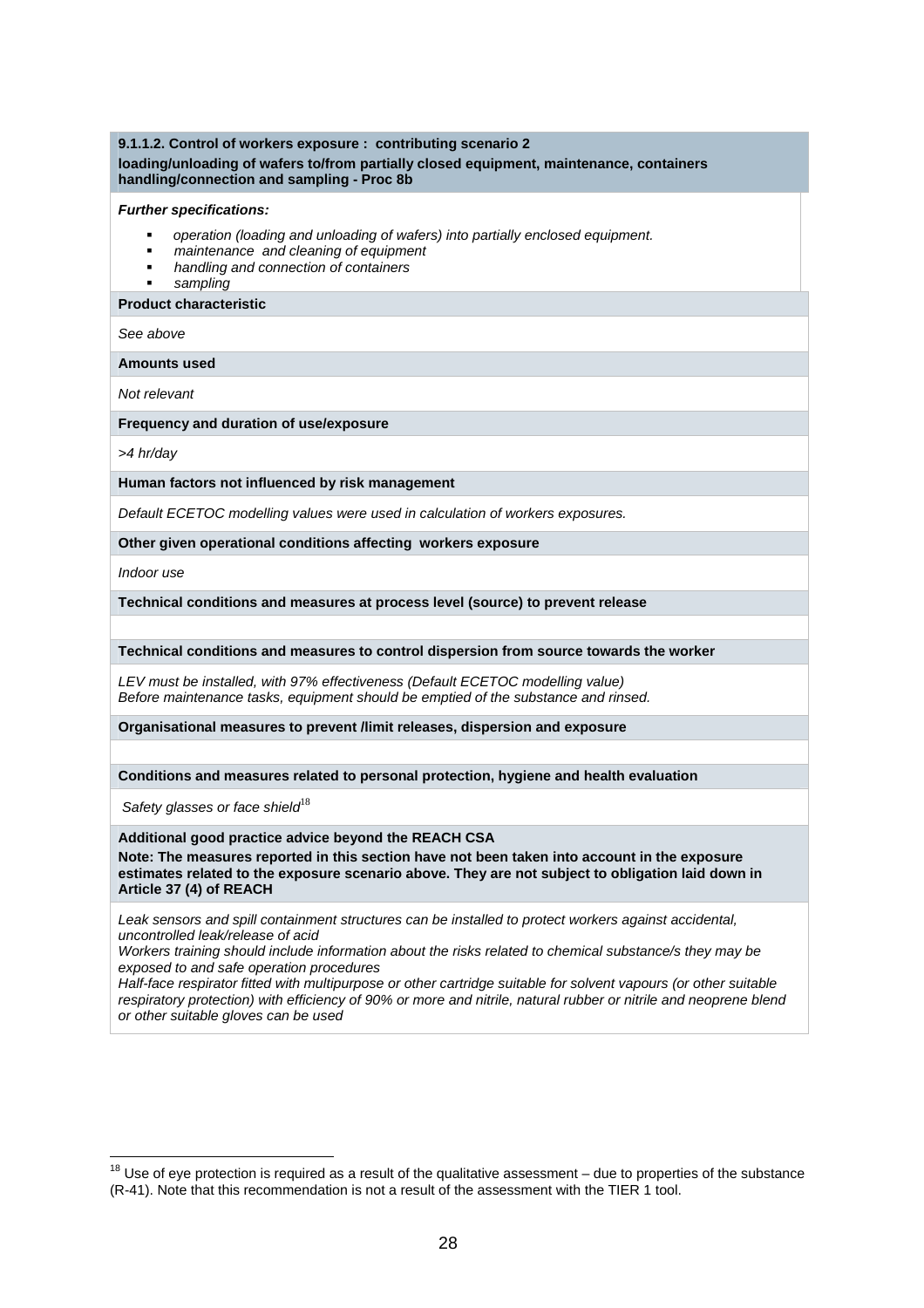# **3.3.2 Substance information - substance C- organic solvent**

|    | <b>General properties</b>                                   |                                                                                                   |  |  |  |
|----|-------------------------------------------------------------|---------------------------------------------------------------------------------------------------|--|--|--|
| 1  | <b>IUPAC</b> name                                           |                                                                                                   |  |  |  |
| 2  | <b>Chemical Abstract Number</b>                             |                                                                                                   |  |  |  |
| 3  | Chemical formula                                            |                                                                                                   |  |  |  |
| 4  | Molecular weight                                            |                                                                                                   |  |  |  |
| 5  | Physical state (solid, liquid, gas) at 20°C and 101.3<br>Pa | Liquid                                                                                            |  |  |  |
| 6  | Melting/freezing point                                      | $-3$ to $-26$ <sup>o</sup> C                                                                      |  |  |  |
| 7  | Boiling point                                               | 153 °C                                                                                            |  |  |  |
| 8  | Vapor pressure (20°C)                                       | 220 Pa                                                                                            |  |  |  |
| 9  | Water solubility                                            | Completely soluble (1.00E+06 mg/L @20°C)                                                          |  |  |  |
| 10 | Octanol Water partitioning coefficient (log Kow)            | 0.06                                                                                              |  |  |  |
|    | <b>Classification and labeling</b>                          |                                                                                                   |  |  |  |
| 11 | substance classified as CMR PBT/vPvB                        | <b>NO</b>                                                                                         |  |  |  |
| 12 | Substance classification (R phrases)                        | R10 (Flammable)<br>R37 (Irritating to respiratory system)<br>R41 (Risk of serious damage to eyes) |  |  |  |
|    | <b>Toxicological information</b>                            |                                                                                                   |  |  |  |
| 13 | DNEL Long-term inhalation local                             | 4 mg/m $3$                                                                                        |  |  |  |
| 14 | DNEL Long-term inhalation systemic                          | 1 mg/m $3$                                                                                        |  |  |  |
| 15 | DNEL Long-term dermal systemic                              | 27.22 mg/kg bw/d                                                                                  |  |  |  |
| 16 | DNEL acute inhalation local                                 | 12 mg/m $3$                                                                                       |  |  |  |
| 17 | DNEL oral exposure, consumer                                | 3.33 mg/kg bw/d                                                                                   |  |  |  |
| 18 | DNEL Man via environment                                    | $0.5 \text{ mg/m}^3$                                                                              |  |  |  |
|    | <b>Ecotoxicological information</b>                         |                                                                                                   |  |  |  |
| 19 | Fate and behaviour in the environment                       | Readily biodegradable - Not bioccumulative.                                                       |  |  |  |
| 20 | <b>PNEC</b> freshwater                                      | $0.3$ mg/l                                                                                        |  |  |  |
| 21 | <b>PNEC</b> freshwater sediment                             | 1.42 mg/kg dw                                                                                     |  |  |  |
| 22 | <b>PNEC</b> marine water                                    | $0.03$ mg/l                                                                                       |  |  |  |
| 23 | PNEC* arine water sediment                                  | 0.142 mg/kg dw                                                                                    |  |  |  |
| 24 | PNEC agricultural soil                                      | $0.16$ mg/kg dw                                                                                   |  |  |  |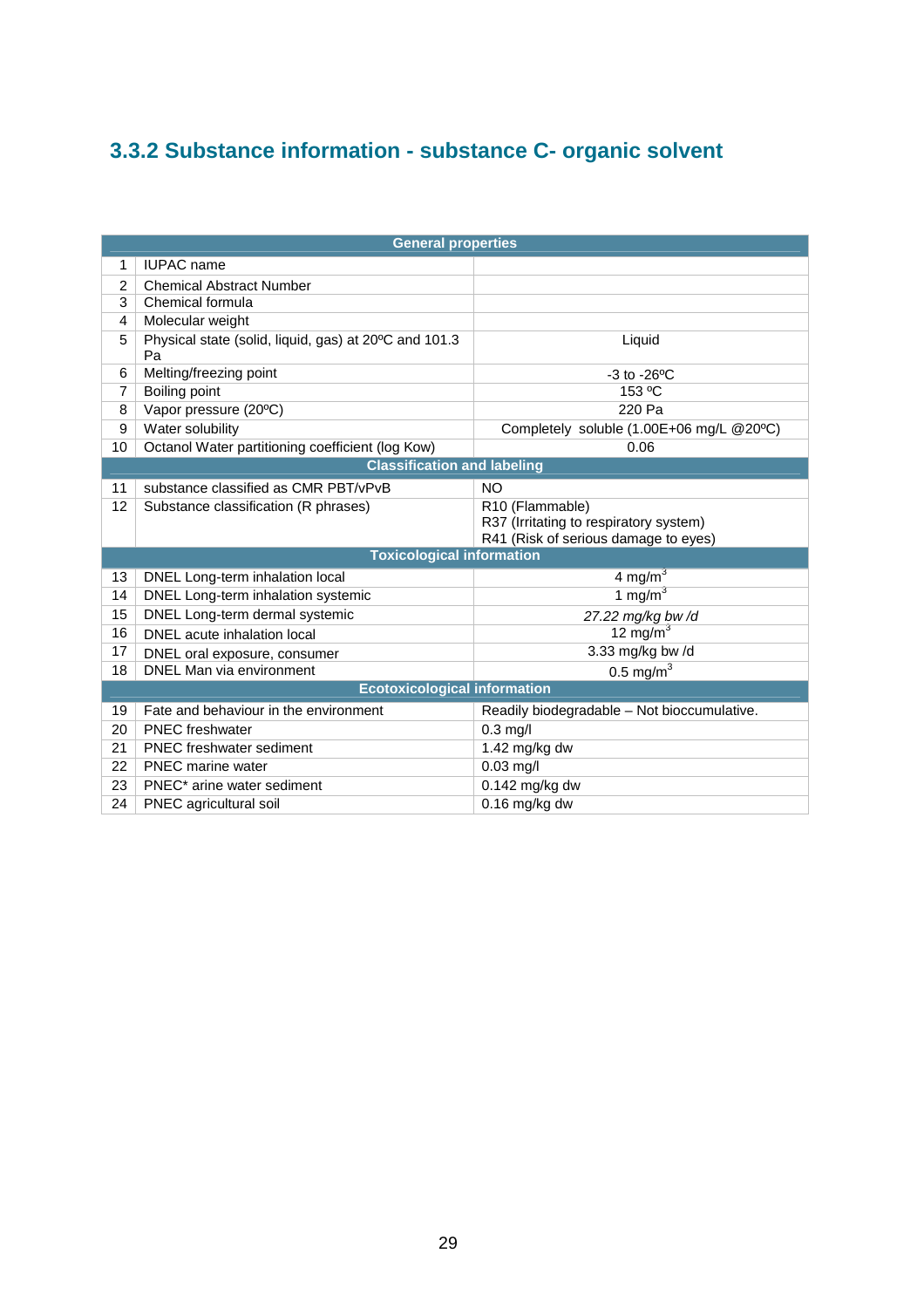## **3.3.3 Environmental exposure estimation and risk characterization**

### **3.3.3.1 Contributing scenario: Industrial use as processing aid (ERC 4)**

Main assumption in the Exposure Scenario driving the exposure estimation

Amount used at the site: 1.1 ton/day (400 ton/year)

No Municipal STP available

Effluent (2.000 m3/day) and river flow rate (18.000 m3/day) set equal to default assumptions 8% of the solvent evaporate and is discharged to air without any treatment

0.5% of solvent is removed from the wafer and sent to surface water without any specific treatment

### **Environmental assessment**

| <b>Endpoint</b>      | <b>Exposure</b><br>concentration | <b>PNEC*</b>         | <b>Risk Characterisation</b><br>Ratio |
|----------------------|----------------------------------|----------------------|---------------------------------------|
| PEC fw               | $0.276$ mg/l                     | $0.3$ mg/l           | 0.92                                  |
| PEC_fw sed           | 1.3 mg/kg dw                     | 1.42 mg/kg dw        | 0.916                                 |
| PEC_mw               | $0.028$ mg/l                     | $0.03$ mg/l          | 0.92                                  |
| PEC_mw sed           | $0.13$ mg/kg dw                  | $0.142$ mg/kg dw     | 0.916                                 |
| PEC_fw predator      | not required                     | not bio-accumulative | not required                          |
| PEC_mw predator      | not required                     | not bio-accumulative | not required                          |
| PEC_mw top pre.      | not required                     | not bio-accumulative | not required                          |
| PEC_terrestrial pre. | not required                     | not bio-accumulative | not required                          |
| PEC soil             | $0.005$ mg/kg dw                 | $0.16$ mg/kg dw      | 0.028                                 |

\* PNEC fresh and marine water have been calculated on the basis of ecotoxicological information provided by industry. Conservative assessment factors were used. PNEC soil and sediments were calculated from equilibrium partitioning equation

### **Men via environment**

| <b>Endpoint</b>               | <b>Exposure</b><br>concentration | DNEL**               | <b>Risk Characterisation</b><br>Ratio |
|-------------------------------|----------------------------------|----------------------|---------------------------------------|
| Total daily dose<br>(mg/kg/d) | $0.056$ mg/kg/d                  | 3.33 mg/kg/d         | 0.017                                 |
| PEC air (mg/m3)               | $0.024 \text{ mg/m}$ 3           | $0.5 \text{ mg/m}$ 3 | 0.049                                 |

\*\* DNEL has been calculated on the basis of toxicological information provided by the manufacturer of the substance. Conservative assessment factors were used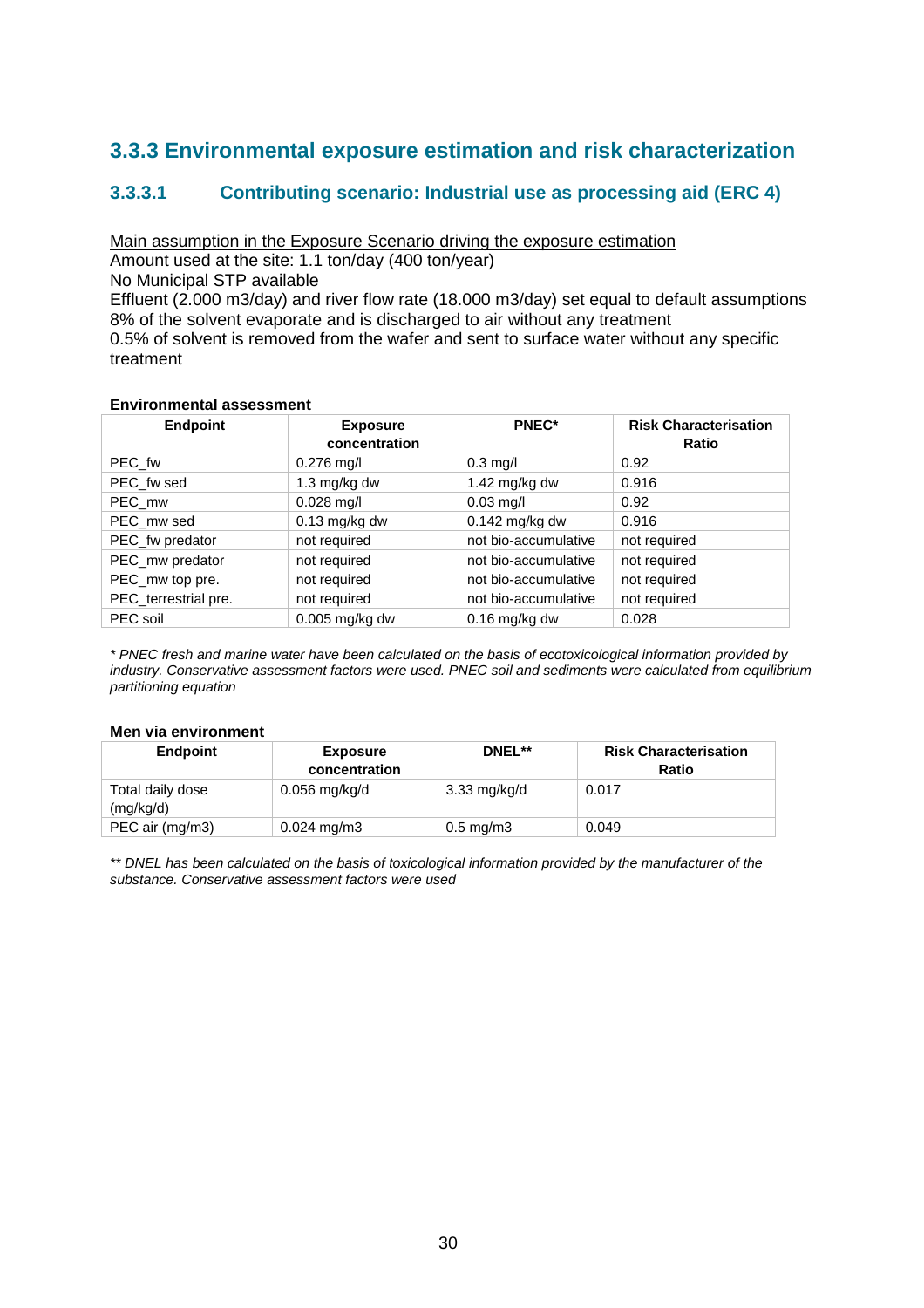## **3.3.4 Workers exposure estimation and risk characterization**

### **3.3.4.1 Contributing scenario 1 – use in rigorously contained batch process (PROC 1)**

Main assumptions made in the exposure scenario driving the exposure estimation

- **rigorous containment**
- frequency and duration of use/exposure >4h/day
- no PPE required to control risk; availability of suitable PPE is recommended as good practice
- **LEV** not required to control risk

| Route and mode of exposure    | <b>Exposure concentration</b> | DNEL**              | <b>Risk Characterisation</b><br>Ratio |
|-------------------------------|-------------------------------|---------------------|---------------------------------------|
| Long term inhalation systemic | 0.049 mg/m <sup>3</sup>       | 1 mg/m $3$          | 0.049                                 |
| Long term inhalation local    | 0.049 mg/m <sup>3</sup>       | 4 mg/m <sup>3</sup> | 0.012                                 |
| Long term dermal systemic     | $0.343$ mg/kg bw/d            | 27.22 mg/kg bw/d    | 0.012                                 |
| Long-term dermal local        | not available**               | not derived**       | qualitative assessment                |
| Acute inhalation local        | not required ***              | not required ***    | not required                          |
| Acute inhalation systemic     | not required ****             | not required ****   | not required                          |
| Acute dermal local            | not available**               | not derived**       | qualitative assessment                |
| Acute dermal systemic         | not required*****             | not required*****   | not required                          |

\* DNEL has been calculated on the basis of toxicological information provided. Conservative assessment factors were used.

\*\* No data available. Qualitative assessment performed, based on OC and RMM

\*\*\* The substance does not meet the criteria to be classified for local respiratory effects

\*\*\*\* The substance does not meet the criteria to be classified for systemic effects due to respiratory exposure \*\*\*\*\*\* The substance does not meet the

### **Qualitative assessment<sup>19</sup>**

 $\overline{a}$ 

Risk of adverse effects of acute and long term local exposure to skin and eyes is controlled by operational conditions and risk management measures as described in contributing scenario 1.

<sup>&</sup>lt;sup>19</sup> This qualitative assessment has not been fully conducted during the project. The statement is to be understood as an example of information that could be part of a qualitative risk characterisation.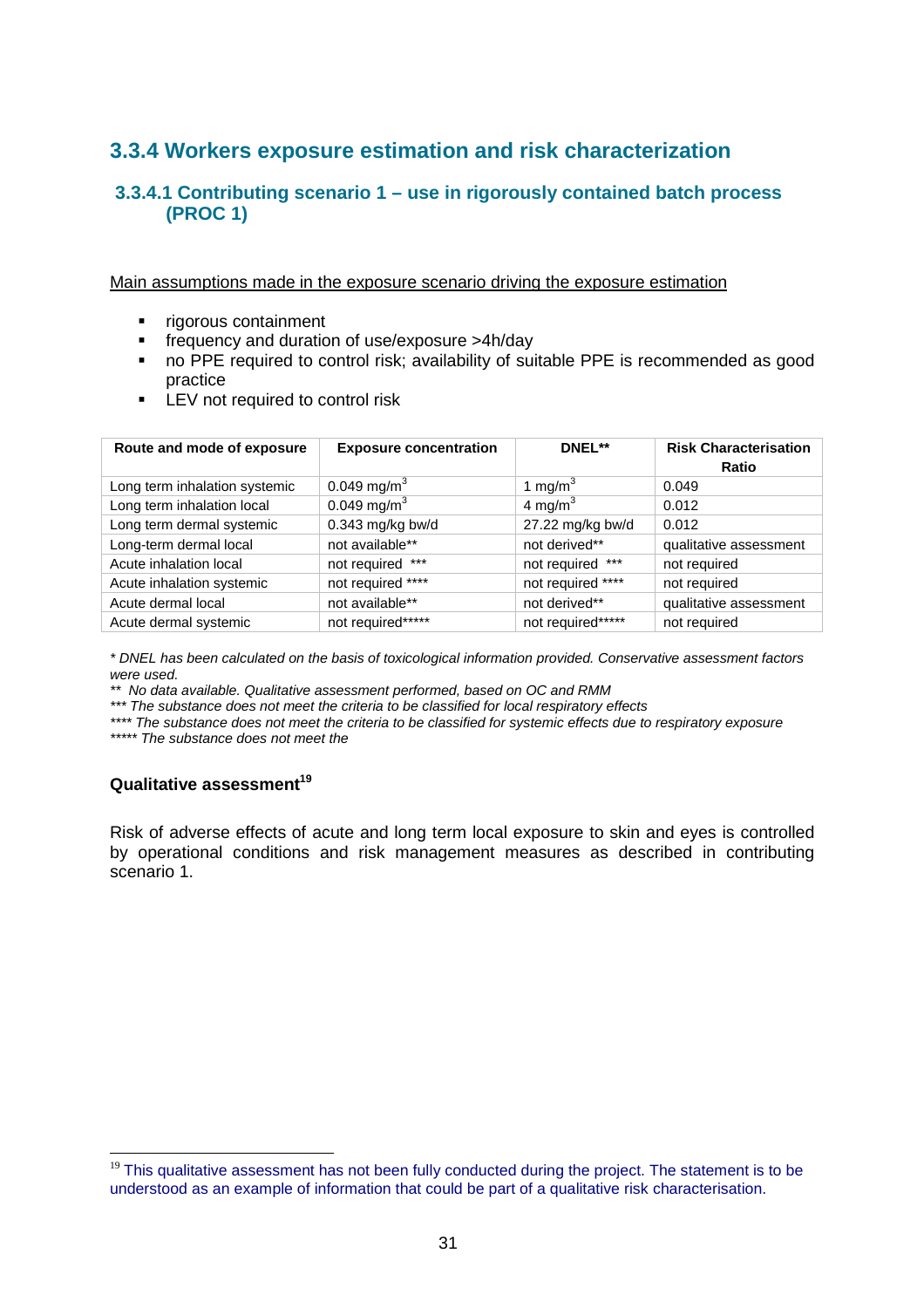### **3.3.4.2 Contributing scenario 2 – loading/unloading of wafers to/from partially enclosed equipment, maintenance and container handling/changing (PROC 8b)**

Main assumptions made in the exposure scenario driving the exposure estimation

- **LEV** is present with efficiency of 97%
- frequency and duration of use/exposure: >4 h/day
- eyes protection required<sup>20</sup>; availability of suitable skin and respiratory PPE is recommended.

| Route and mode of exposure    | <b>Exposure concentration</b> | DNEL**             | <b>Risk Characterisation</b><br>Ratio |
|-------------------------------|-------------------------------|--------------------|---------------------------------------|
| Long term inhalation systemic | $0.738$ mg/m $3$              | 1 mg/m $3$         | 0.738                                 |
| Long term inhalation local    | 0.738 mg/m3                   | 4                  | 0.184                                 |
| Long term dermal systemic     | 0.686 mg/kg bw/d              | 27.22 mg/kg bw/d   | 0.025                                 |
| Long-term dermal local        | not available**               | not derived**      | qualitative assessment                |
| Acute inhalation local        | not required ***              | not required ***   | not required                          |
| Acute inhalation systemic     | not required ****             | not required ****  | not required                          |
| Acute dermal local            | not available**               | not derived**      | qualitative assessment                |
| Acute dermal systemic         | not required*****             | not required****** | not required                          |

\* DNEL has been calculated on the basis of toxicological information provided. Conservative assessment factors were used.

\*\* No data available. Qualitative assessment performed, based on OC and RMM

\*\*\* The substance does not meet the criteria to be classified for local respiratory effects

\*\*\*\* The substance does not meet the criteria to be classified for systemic effects due to respiratory exposure \*\*\*\*\* The substance does not meet the criteria to be classified for systemic effects due to dermal exposure

### **Qualitative assessment<sup>21</sup>**

Risk of adverse effects of acute and long term local exposure to skin and eyes is controlled by operational conditions and risk management measures as described in contributing scenario 2.

 $\overline{\phantom{a}}$  $^{20}$  Use of eye protection is required as a result of the qualitative assessment – due to properties of the substance (R-41). Note that this recommendation is not a result of the assessment with the TIER 1 tool.

 $21$  This qualitative assessment has not been fully conducted during the project. The statement is to be understood as an example of information that could be part of a qualitative risk characterisation.